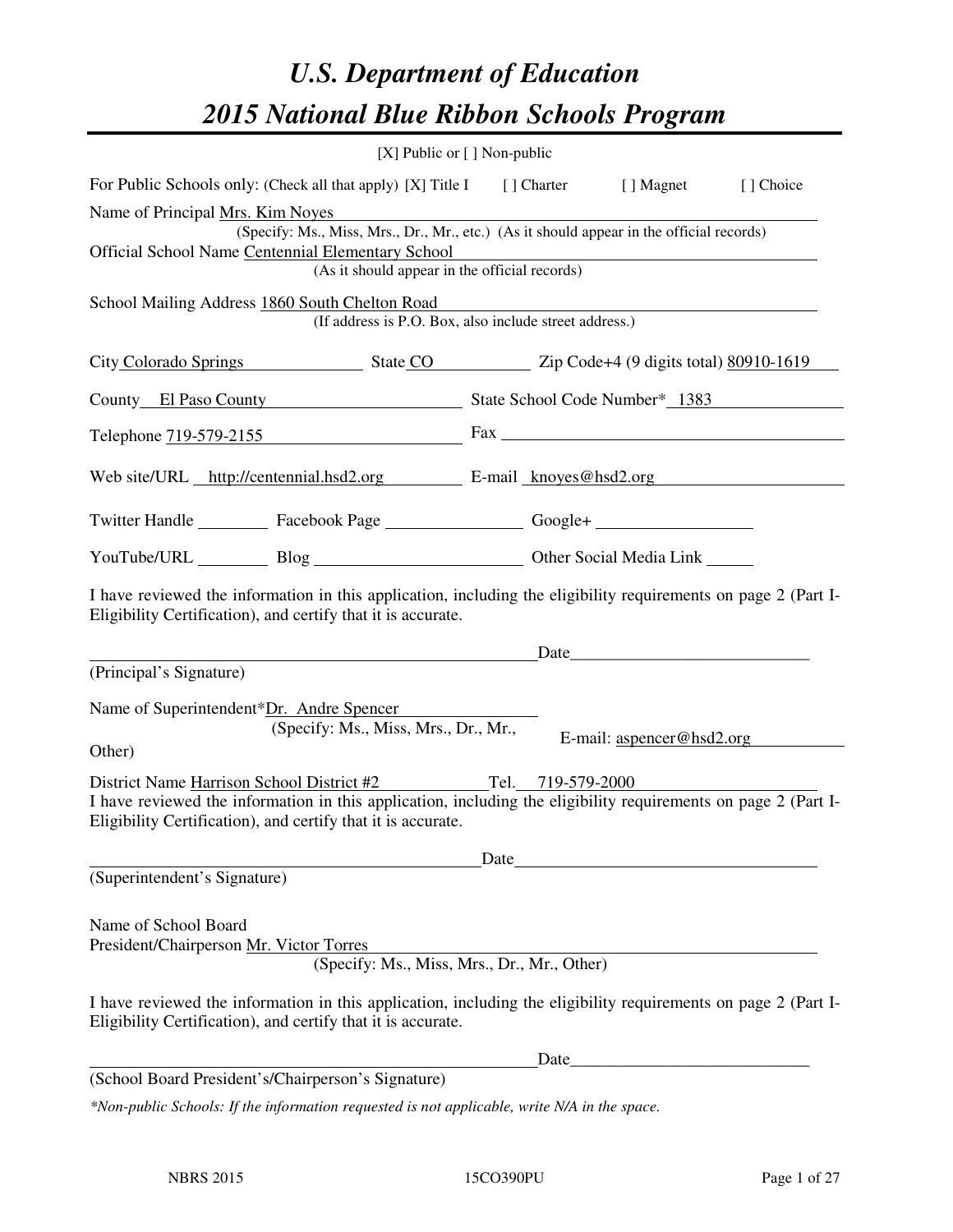#### **Include this page in the school's application as page 2.**

The signatures on the first page of this application (cover page) certify that each of the statements below, concerning the school's eligibility and compliance with U.S. Department of Education and National Blue Ribbon Schools requirements, are true and correct.

- 1. The school configuration includes one or more of grades K-12. (Schools on the same campus with one principal, even a K-12 school, must apply as an entire school.)
- 2. The school has made its Annual Measurable Objectives (AMOs) or Adequate Yearly Progress (AYP) each year for the past two years and has not been identified by the state as "persistently dangerous" within the last two years.
- 3. To meet final eligibility, a public school must meet the state's AMOs or AYP requirements in the 2014-2015 school year and be certified by the state representative. Any status appeals must be resolved at least two weeks before the awards ceremony for the school to receive the award.
- 4. If the school includes grades 7 or higher, the school must have foreign language as a part of its curriculum.
- 5. The school has been in existence for five full years, that is, from at least September 2009 and each tested grade must have been part of the school for the past three years.
- 6. The nominated school has not received the National Blue Ribbon Schools award in the past five years: 2010, 2011, 2012, 2013, or 2014.
- 7. The nominated school has no history of testing irregularities, nor have charges of irregularities been brought against the school at the time of nomination. The U.S. Department of Education reserves the right to disqualify a school's application and/or rescind a school's award if irregularities are later discovered and proven by the state.
- 8. The nominated school or district is not refusing Office of Civil Rights (OCR) access to information necessary to investigate a civil rights complaint or to conduct a district-wide compliance review.
- 9. The OCR has not issued a violation letter of findings to the school district concluding that the nominated school or the district as a whole has violated one or more of the civil rights statutes. A violation letter of findings will not be considered outstanding if OCR has accepted a corrective action plan from the district to remedy the violation.
- 10. The U.S. Department of Justice does not have a pending suit alleging that the nominated school or the school district as a whole has violated one or more of the civil rights statutes or the Constitution's equal protection clause.
- 11. There are no findings of violations of the Individuals with Disabilities Education Act in a U.S. Department of Education monitoring report that apply to the school or school district in question; or if there are such findings, the state or district has corrected, or agreed to correct, the findings.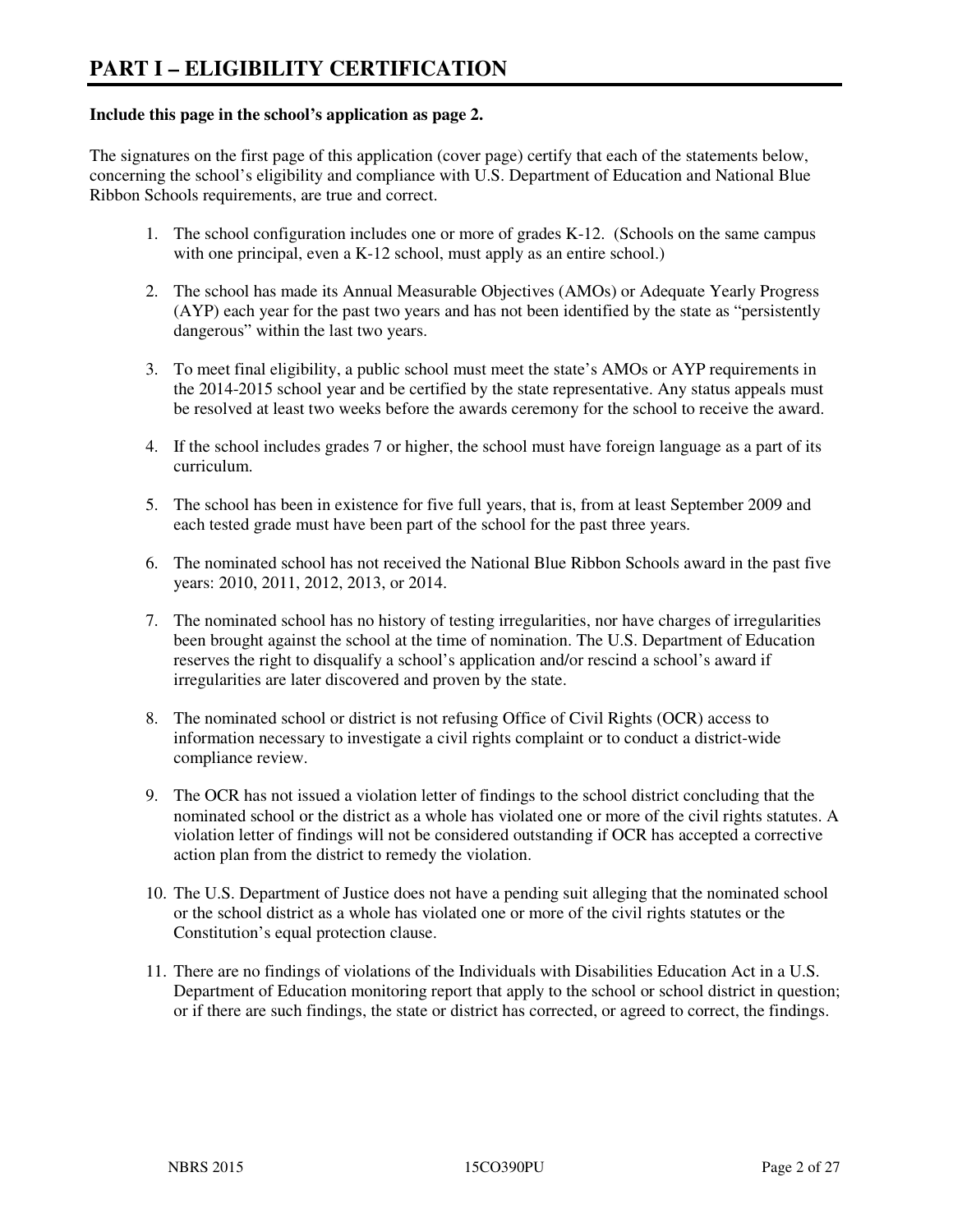## **PART II - DEMOGRAPHIC DATA**

#### **All data are the most recent year available.**

**DISTRICT** (Question 1 is not applicable to non-public schools)

| Number of schools in the district | 14 Elementary schools (includes $K-8$ ) |
|-----------------------------------|-----------------------------------------|
| (per district designation):       | 3 Middle/Junior high schools            |
|                                   | 3 High schools                          |
|                                   | $0 K-12$ schools                        |

#### 20 TOTAL

**SCHOOL** (To be completed by all schools)

- 2. Category that best describes the area where the school is located:
	- [ ] Urban or large central city
	- [X] Suburban with characteristics typical of an urban area
	- [ ] Suburban
	- [ ] Small city or town in a rural area
	- [ ] Rural
- 3. 1 Number of years the principal has been in her/his position at this school.
- 4. Number of students as of October 1 enrolled at each grade level or its equivalent in applying school:

| Grade                           | # of         | # of Females | <b>Grade Total</b> |
|---------------------------------|--------------|--------------|--------------------|
|                                 | <b>Males</b> |              |                    |
| <b>PreK</b>                     | 0            | $\theta$     | $\Omega$           |
| K                               | 50           | 42           | 92                 |
| $\mathbf{1}$                    | 54           | 40           | 94                 |
| $\mathbf{2}$                    | 46           | 46           | 92                 |
| 3                               | 43           | 46           | 89                 |
| 4                               | 38           | 60           | 98                 |
| 5                               | 40           | 30           | 70                 |
| 6                               | 0            | 0            | $\theta$           |
| 7                               | $\theta$     | 0            | 0                  |
| 8                               | $\theta$     | 0            | 0                  |
| 9                               | 0            | 0            | 0                  |
| 10                              | 0            | 0            | 0                  |
| 11                              | 0            | 0            | 0                  |
| 12                              | 0            | $\theta$     | 0                  |
| <b>Total</b><br><b>Students</b> | 271          | 264          | 535                |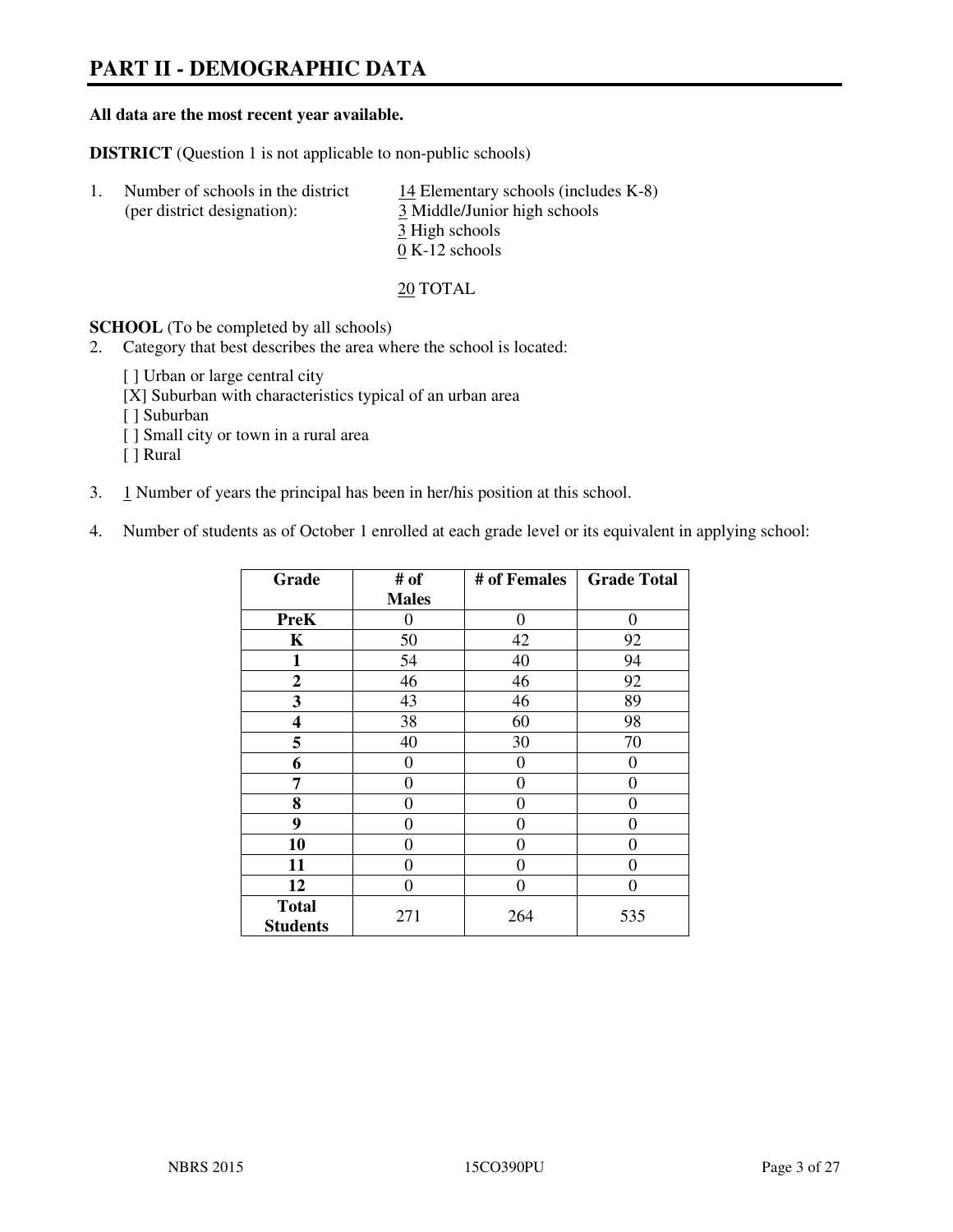the school: 0 % Asian

5. Racial/ethnic composition of 0 % American Indian or Alaska Native 25 % Black or African American 45 % Hispanic or Latino 2 % Native Hawaiian or Other Pacific Islander 20 % White 8 % Two or more races **100 % Total** 

(Only these seven standard categories should be used to report the racial/ethnic composition of your school. The Final Guidance on Maintaining, Collecting, and Reporting Racial and Ethnic Data to the U.S. Department of Education published in the October 19, 2007 *Federal Register* provides definitions for each of the seven categories.)

6. Student turnover, or mobility rate, during the 2013 - 2014 year: 36%

This rate should be calculated using the grid below. The answer to (6) is the mobility rate.

| <b>Steps For Determining Mobility Rate</b>         | Answer |
|----------------------------------------------------|--------|
| $(1)$ Number of students who transferred to        |        |
| the school after October 1, 2013 until the         | 121    |
| end of the school year                             |        |
| (2) Number of students who transferred             |        |
| <i>from</i> the school after October 1, 2013 until | 72     |
| the end of the school year                         |        |
| (3) Total of all transferred students [sum of      | 193    |
| rows $(1)$ and $(2)$ ]                             |        |
| (4) Total number of students in the school as      | 535    |
| of October 1                                       |        |
| $(5)$ Total transferred students in row $(3)$      | 0.361  |
| divided by total students in row (4)               |        |
| $(6)$ Amount in row $(5)$ multiplied by 100        | 36     |

7. English Language Learners (ELL) in the school: 23 % 125 Total number ELL Number of non-English languages represented: 6

Specify non-English languages: Spanish, Tagalog, Samoan, Swahili, Hausa, and Arabic

8. Students eligible for free/reduced-priced meals:  $90\%$ Total number students who qualify: 483

#### **Information for Public Schools Only - Data Provided by the State**

The state has reported that 90 % of the students enrolled in this school are from low income or disadvantaged families based on the following subgroup(s): Students eligible for free/reduced-priced meals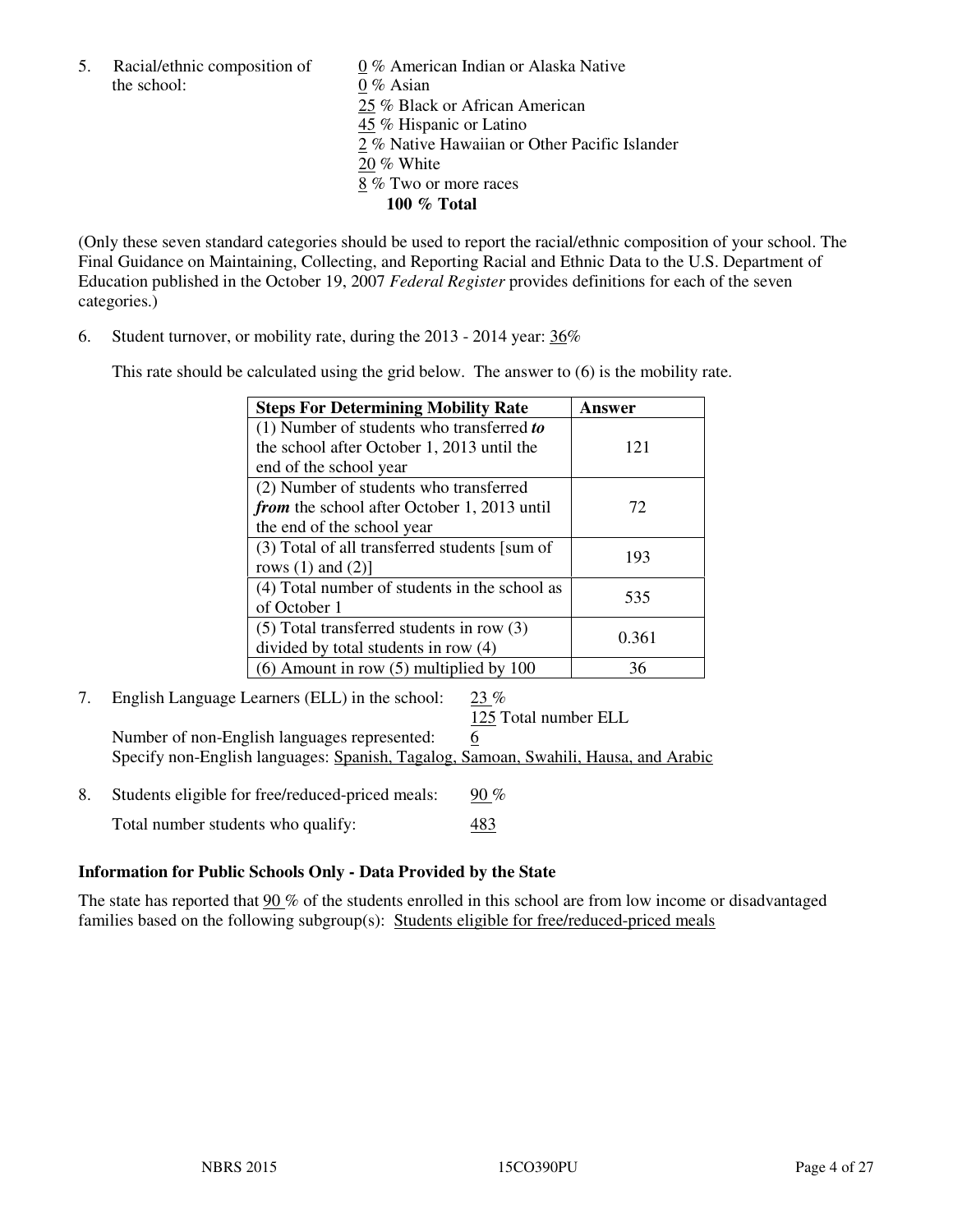123 Total number of students served

Indicate below the number of students with disabilities according to conditions designated in the Individuals with Disabilities Education Act. Do not add additional categories.

| 9 Autism                | $\underline{0}$ Orthopedic Impairment   |
|-------------------------|-----------------------------------------|
| 0 Deafness              | 15 Other Health Impaired                |
| 0 Deaf-Blindness        | 37 Specific Learning Disability         |
| 2 Emotional Disturbance | 43 Speech or Language Impairment        |
| 2 Hearing Impairment    | 1 Traumatic Brain Injury                |
| 0 Mental Retardation    | 0 Visual Impairment Including Blindness |
| 9 Multiple Disabilities | 5 Developmentally Delayed               |
|                         |                                         |

10. Use Full-Time Equivalents (FTEs), rounded to nearest whole numeral, to indicate the number of personnel in each of the categories below:

|                                       | <b>Number of Staff</b>      |
|---------------------------------------|-----------------------------|
| Administrators                        |                             |
| Classroom teachers                    | 23                          |
| Resource teachers/specialists         |                             |
| e.g., reading, math, science, special | 8                           |
| education, enrichment, technology,    |                             |
| art, music, physical education, etc.  |                             |
| Paraprofessionals                     | 9                           |
| Student support personnel             |                             |
| e.g., guidance counselors, behavior   |                             |
| interventionists, mental/physical     |                             |
| health service providers,             | $\mathcal{D}_{\mathcal{A}}$ |
| psychologists, family engagement      |                             |
| liaisons, career/college attainment   |                             |
| coaches, etc.                         |                             |
|                                       |                             |

11. Average student-classroom teacher ratio, that is, the number of students in the school divided by the FTE of classroom teachers, e.g.,  $22:1$   $23:1$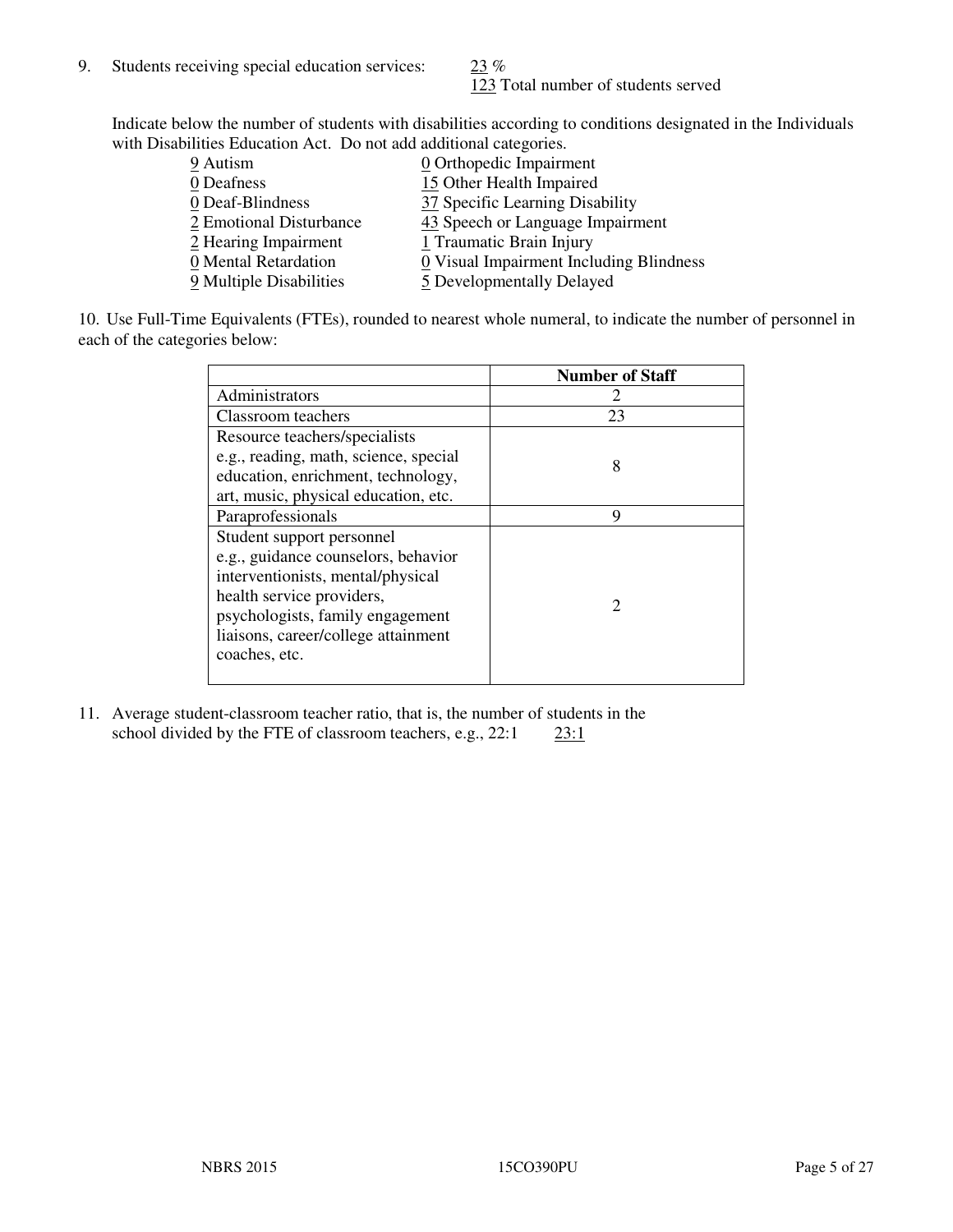12. Show daily student attendance rates. Only high schools need to supply yearly graduation rates.

| <b>Required Information</b> | 2013-2014 | 2012-2013 | 2011-2012 | 2010-2011 | 2009-2010 |                           |
|-----------------------------|-----------|-----------|-----------|-----------|-----------|---------------------------|
| Daily student attendance    | $93\%$    | 92%       | 90%       | 86%       | 84%       | 13. For                   |
| High school graduation rate | $0\%$     | $0\%$     | $0\%$     | $0\%$     | $0\%$     | schools<br>$\blacksquare$ |

**ending** 

#### **in grade 12 (high schools)**

Show percentages to indicate the post-secondary status of students who graduated in Spring 2014

| <b>Post-Secondary Status</b>                  |       |
|-----------------------------------------------|-------|
| Graduating class size                         |       |
| Enrolled in a 4-year college or university    | $0\%$ |
| Enrolled in a community college               | $0\%$ |
| Enrolled in career/technical training program | $0\%$ |
| Found employment                              | $0\%$ |
| Joined the military or other public service   | $0\%$ |
| Other                                         | $0\%$ |

14. Indicate whether your school has previously received a National Blue Ribbon Schools award.  $No X$ 

If yes, select the year in which your school received the award.

15. Please summarize your school mission in 25 words or less: Our school mission is "Achievement NOW."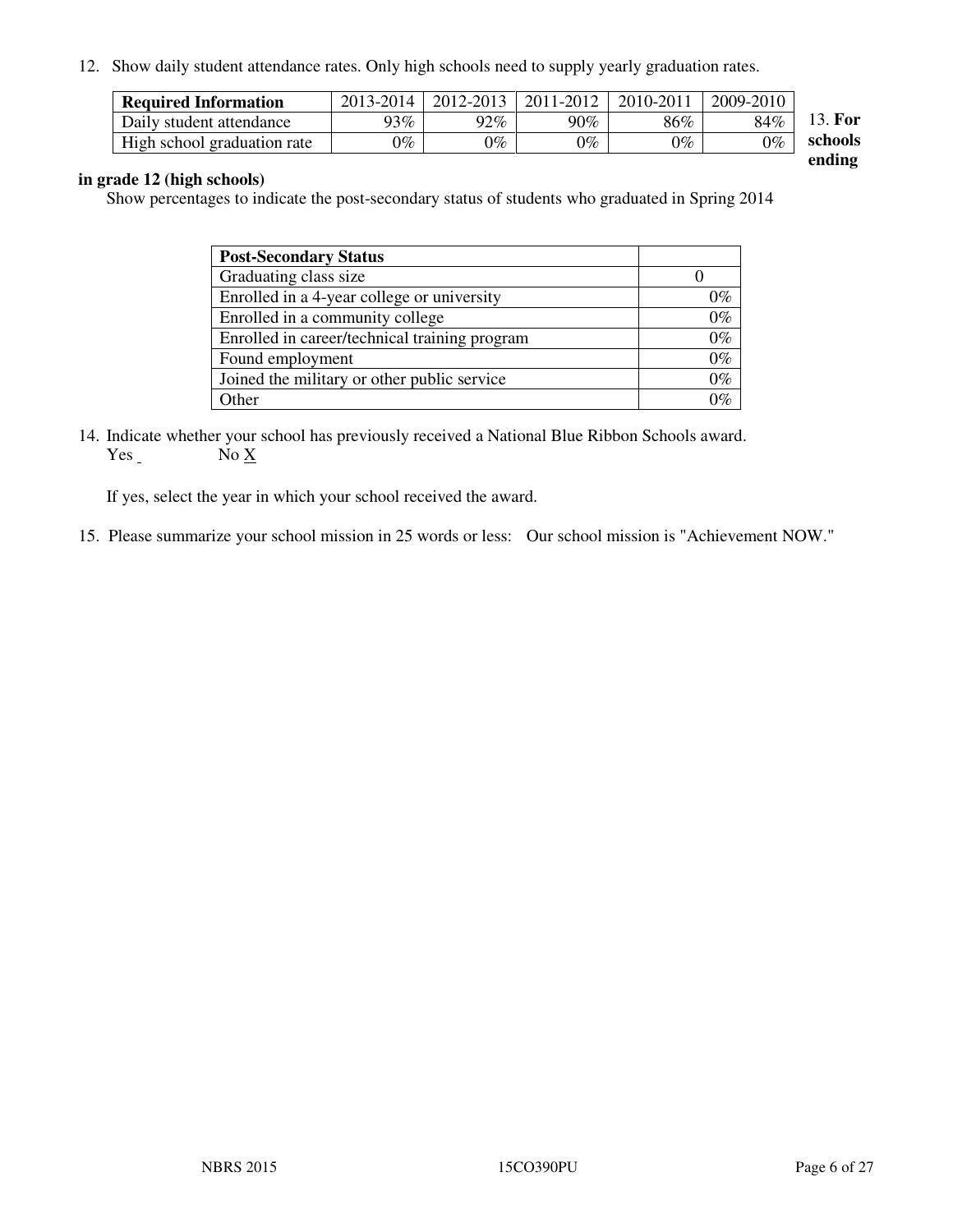# **PART III – SUMMARY**

Welcome to Centennial Elementary! We are located in the southeast side of Colorado Springs and home to 535 Proud Panthers! We are a school-wide Title I school and serve students in kindergarten through fifth grade. We also house two significant support needs classrooms. The diversity at our school is celebrated as one of our valued strengths. Eighty percent of our students are of minority backgrounds with ninety percent of our students receiving free or reduced lunch. We believe it is our duty as educators to ensure all students have equal choices in their futures through the power of education. At Centennial Elementary, we focus each day on our mission of "Achievement NOW."

At the heart of Centennial is academic achievement – it drives everything we do. High expectations exist for students, parents, and staff. We are constantly reflecting on our practices and finding ways to improve because we believe that success never rests. Teachers and administrators use aligned curriculum maps to ensure every Colorado state standard is taught. In addition, administrators provide ongoing instructional feedback to teachers daily. Conversations focus on determining and implementing what is best for kids during Monday Professional Learning Communities (PLCs) and Thursday student data meetings. Teachers make behavioral and academic expectations clear to all students as well as how academic success will be measured. Students use this information as they set their own learning goals.

We provide a strong and positive environment for both students and staff. Following the Positive Behavior Support (PBS) model, we have created our PRIDE motto (Prepared, Respectful, Integrity, Determined, Engaged) along with school-wide "teach to" rules for the classroom and all common areas. Students receive PRIDE dollars from staff members when they are caught following the rules; these earn them various rewards within their classrooms. Each week one student from each class is recognized by administrators for showing PRIDE and receives a prize and positive phone call home. In addition, each month one student per classroom is chosen as a student of the month, earning him or her lunch at a special table with administrators and a congratulatory phone call home. Finally, quarterly awards assemblies are held to honor academic achievements and good behavior.

The Centennial community is crucial to our success as we partner with parents and leaders in the surrounding areas. We use our newsletter, marquee board, email, Facebook, and instant messenger to help advertise the events occurring at our school. We have established such strong traditions that students and parents look forward to our coveted events. Every month, we have a family night to bring in community members and foster relationships between families and their students as well as families and our staff. During these family nights, we have dinner and offer events such as homework night, science night, and author's night. During many family nights, we also give away free books to all children in attendance to encourage reading at home and to help build home libraries. Each year, we hold a Fall Carnival with booths run by staff and parents so that students may enjoy playing games, winning prizes, and spending time with their friends, families, and teachers. Our community also helps with our field day where students rotate through the various stations to learn positive ways to stay healthy. Centennial provides food baskets to families in need during the holidays to ensure our students have nutritional meals over holiday breaks. Finally, every student goes on two field trips each year to tie real world experiences to academic learning.

We believe Centennial is worthy of the Blue Ribbon award because we are beating the odds. Unfortunately, in our country the zip code of a school can forecast student academic achievement; this is not the case at Centennial. In addition to ninety percent of our students receiving free and reduced lunch, most of our students come in below grade level with large gaps in vocabulary, basic skills, and background knowledge. Despite these factors, Centennial has dramatically improved our student achievement over the past five years, as our high scores in reading, writing, and math state assessments reflect. The majority of our students make over one year's academic growth in each single year. In addition to a majority of our students scoring proficient in all areas, we have doubledigit percentages of students scoring at an advanced level in many of our tested areas. This past school year, we beat the district and state average for students performing proficient and or advanced in many tested areas. In reflecting on the popular film documentary of the state of education in our country, we at Centennial have resolved that our students will not have to continue "Waiting for Superman"; we ensure they have the best Supermen and Superwomen educating them each day so they will have every opportunity available to them in their futures.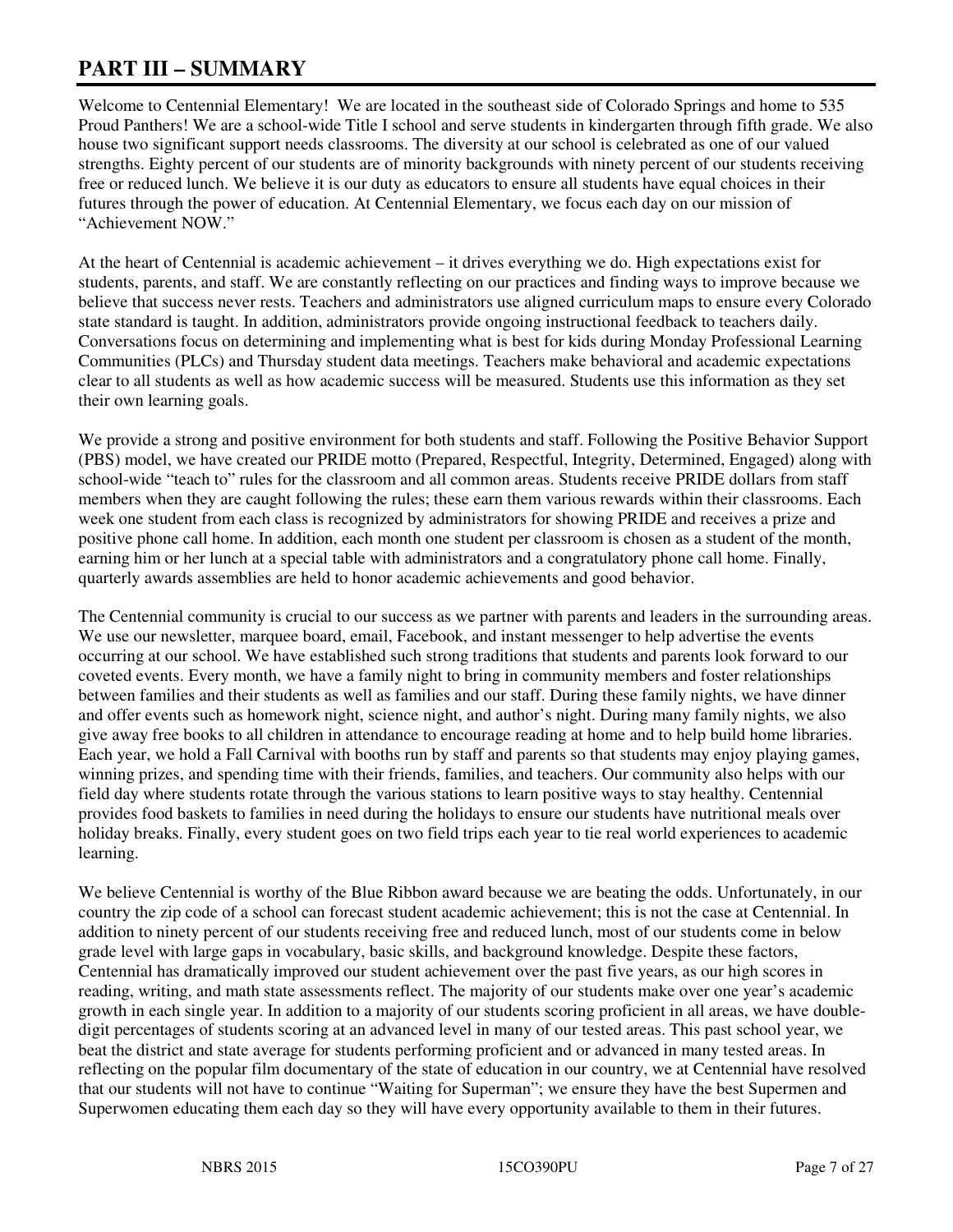#### **1. Core Curriculum:**

Centennial attributes much of its success to the rigorous and engaging instruction used to deliver high quality curriculum. Rather than a prescribed program, curriculum maps in each instructional area have been developed around Colorado state standards utilizing district resources and research-based materials. Because we know curriculum alignment makes the most difference in achievement, Centennial's staff teaches with instructional "book ends" in mind. Every lesson begins with a specific objective and ends with a demonstration of learning that assesses student mastery of the objective. Teachers rise to the expectation of high student engagement by using multiple response strategies and checks for understanding to ensure all students are actively learning throughout each lesson. We implement research-based Kagan strategies to foster student discussion at rigorous levels.

Our core reading program is McMillan/McGraw-Hill's Treasures. This resource includes leveled readers, center ideas and materials, curriculum targeting English Language Learners, and an intervention program, Triumphs. The program includes instruction within the five components of literacy: phonics, phonemic awareness, fluency, vocabulary, and comprehension. Teachers create differentiated learning opportunities allowing individual students to excel through choice boards, guided reading, and workshop formats. DIBELs and Aimsweb are used weekly to monitor student growth. Based on the current results, a school-wide data board is updated to allow for discussions revolving around appropriate interventions and instructional next steps. In addition to Treasures, we use Saxon Phonics, Lindamood-Bell, FOCUS on Reading, SIPPs, and Read Naturally to provide targeted interventions.

School-wide literacy instruction takes place during a protected two-hour block at Centennial. It occurs during the first block of the day and is carefully shielded from outside interruptions. To ensure this literacy block is a primary focus, every staff member participates in literacy instruction to reduce student teacher ratios. Literacy instruction is leveled to provide targeted lessons for each class; students' level of literacy instruction is determined through diagnostic assessments and progress monitoring so they can be placed in a rigorous yet appropriate class. Students are serviced through an additional reading block if they have proficiency gaps in specific reading areas.

Our writing department has created curriculum maps focused around state standards while aligning curriculum resources from Write Tools, Step Up to Writing, 6-Trait Writing, and McMillan/McGraw-Hill language arts. Students are engaged in explicit and direct writing instruction through strategies such as modeling and shared writing. A research-based writing process is used as students respond to prompts in a variety of writing genres. Since writing instruction is departmentalized at Centennial, two teachers in each grade level specialize in writing and are responsible for teaching writing to all students in their grade level. These two teachers are content experts which facilitates high quality writing instruction. At Centennial, we ensure students have ample opportunity to write as writing blocks are at least one hour each day.

Math curriculum calendars were developed based on Colorado state standards of what students need to know and be able to do. We use our core math series EnVisions in addition to Mountain Math. Our school-wide goal is to develop students' mathematical knowledge from concrete to pictorial to abstract. Math instruction takes the form of direct instruction combined with differentiated instruction to meet each student's needs. Data is tracked using Aimsweb, unit assessments, district assessments, and teacher observation data. This information drives further discussions around the school-wide data board to determine if interventions are necessary or levels need to change.

To compliment the core curriculum areas of Reading, Writing, and Math, explicit instruction occurs for Science and Social Studies. Curriculum maps stemming from state standards delineate what students need to know and be able to do for Science and Social Studies in each grade level quarterly. Instruction for Science and Social Studies at Centennial is very hands on and interactive. Within Science, students participate in weekly experiments to make their learning come alive. In Social Studies, students are exploring primary and secondary resources to engage in analysis leading to higher levels of critical thinking.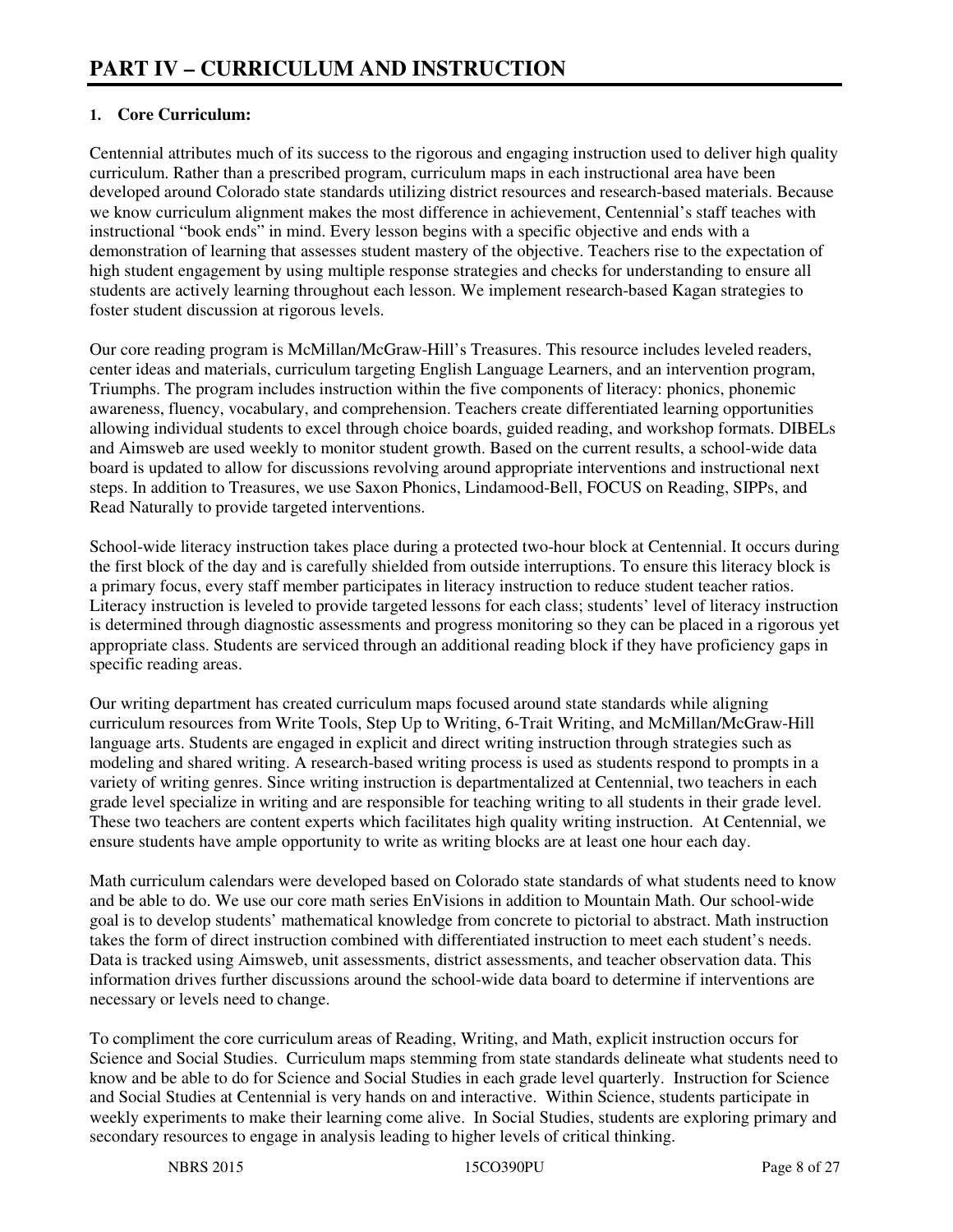Centennial has been able to reach success and make student growth each year due to our aligned curriculum. Our curriculum in each subject area is based on state standards and aligned K-5. The focused instruction and resources utilized help ensure students success in all content areas. We set high expectations for our students and they reach them through the intentional delivery of a comprehensive curriculum.

#### **2. Other Curriculum Areas:**

In addition to the focus on core academic areas, students at Centennial are very fortunate to attend a specials class each day. Our specials classes reinforce core content and incorporate multiple activities that appeal to all learning styles. Research shows that students who appreciate the arts and participate in physical activity regularly are higher achievers. At Centennial, we value the research providing our students access to the arts and physical education each week.

Students attend physical education class at least once per week. Within this class, students learn about topics such as personal safety, coordination, balance, games, and activities. Throughout physical education class, students practice math concepts and write about physical education content to reinforce core academic areas. Participation in physical education helps students increase academic achievement in all subjects.

Art is another special that students attend at least once per week. In art, a major focus is building academic vocabulary. Students learn about topics such as lines, texture, shapes, and form while learning to appreciate artists from different eras. Students form judgments about art and must be able to interpret, analyze, describe and explain their analysis of an art piece.

Students also attend music class weekly. Music helps students solidify their understanding of math concepts. Students explore balance, rhythm, symbols, notation, and theory while learning to appreciate musicians across many ages. Our cultural music club has been on fieldtrips, performed in front of audiences, and recently recorded a song with The National Parks Service.

On a weekly basis, students attend library. During library, students are exposed to a plethora of literature and get firsthand experience working on computers. Students learn skills such as researching topics, comparing and contrasting information from multiple sources, and evaluating sources. In library, students learn to love books and reading which in turn is advantageous in every subject.

Centennial is proud of the additional courses that we are able to provide all students. We celebrate the work that the students do in these classes in many ways. Students demonstrate what they have learned in physical education by performing at parent nights and assemblies. Art students share their artwork at art night, in multiple art shows, and display their works of art in the community. Students also perform in multiple arenas sharing the music they have learned in music class. In library, we have had book giveaways where students are able to take books home to increase their love of reading and create their own libraries in their bedrooms. Our extra courses align with and support the learning that takes place in our core content areas.

#### **3. Instructional Methods and Interventions:**

Centennial acknowledges that some students enter school performing multiple grade levels below their own, while others are ahead, driving the need for differentiation. Differentiation takes place in three ways each day at Centennial. The first form of differentiation is departmentalization. All teachers teach literacy, then departmentalize for math, writing, and science. This allows specific and focused instruction as students move through their classes. Another level of differentiation occurs as departmentalized classes are leveled. Students performing at the same level in math are all in the same math class. This differentiation allows for targeted instruction and meets the students at their individual level. A final form of differentiation occurs within each departmentalized leveled class based on student individual achievement and drives different skill instruction.

All forms of differentiation work together. Support from special education and English Language Development provide seamless instruction. The groups are flexible with the weekly focus on data used to drive discussions about students needing to move groups for instructional purposes. For example, a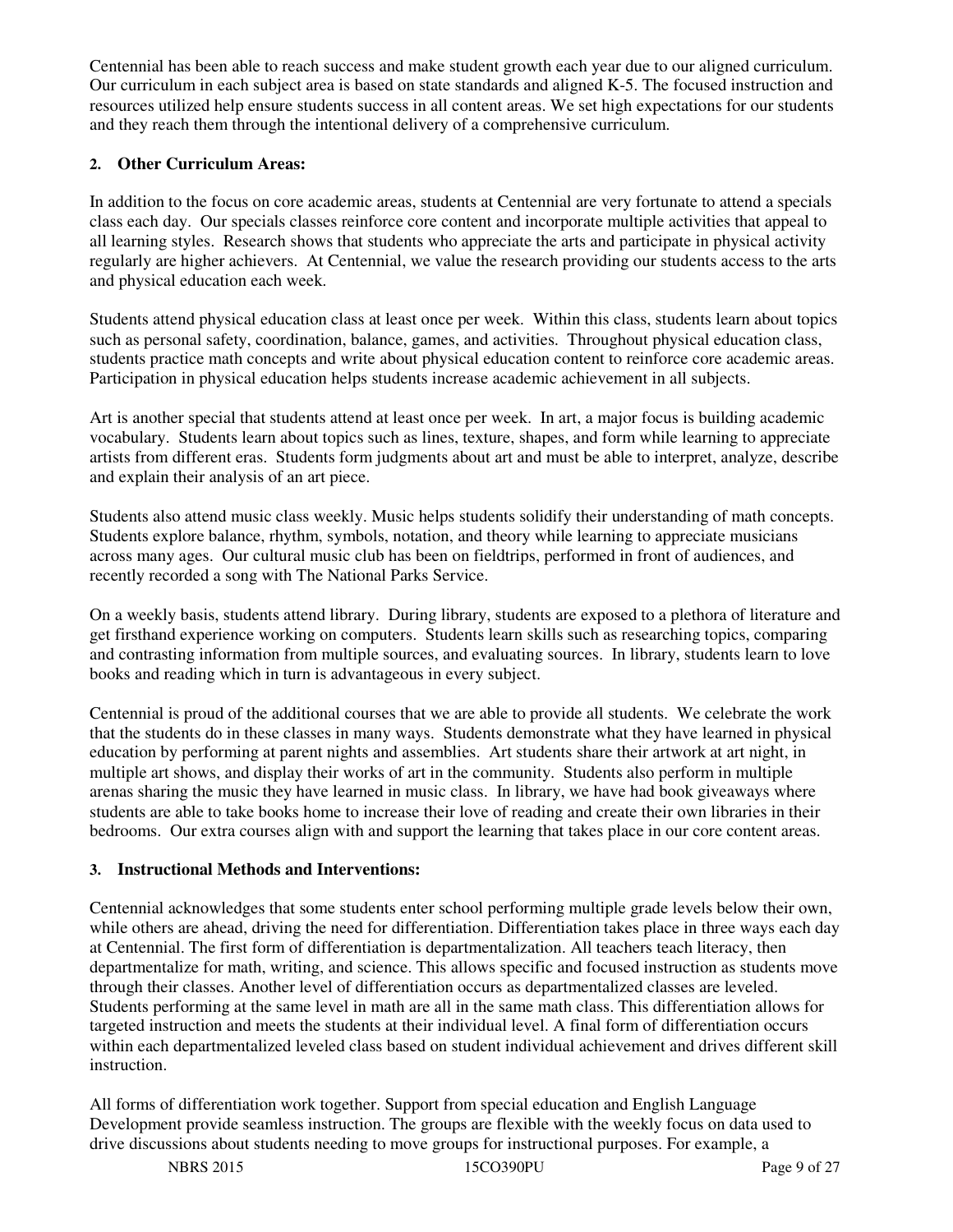kindergartener reading at a first grade level goes to first grade for an hour of literacy instruction but returns to kindergarten for phonics instruction to ensure no holes are created.

Centennial has set aside money to purchase projectors and document readers, which differentiates for the visual learners and allows technology to be incorporated in each classroom. Teachers use this to model expectations as well as to show short real world film clips for relevancy. Understanding that many students are hands-on learners, classrooms differentiate for tactile learners. For example, math classes use manipulatives to introduce every concept.

The differentiation discussed above would not be effective if it were not for the instructional techniques used to create high levels of student engagement. Kagan strategies are utilized to involve all students in learning. It is an expectation that multiple response strategies and checks for understanding are part of every lesson and inform instruction. A typical lesson includes a teacher question with students talking in their table teams before sharing out.

Effective instruction and differentiation has been crucial to closing the achievement gap and enables all students to receive explicit instruction at their own instructional level. The percent of students scoring advanced has at least doubled in every category over the past six years. From 2010 to 2013, third grade advanced Reading increased from 0% to 33% and third grade advanced Writing increased from 0% to 32%. Math advanced rates increased dramatically from 2011 to 2014; third grade advanced Math, 14% to 51%; fourth grade advanced Math, 9% to 32%; fifth grade advanced Math, 12% to 30%.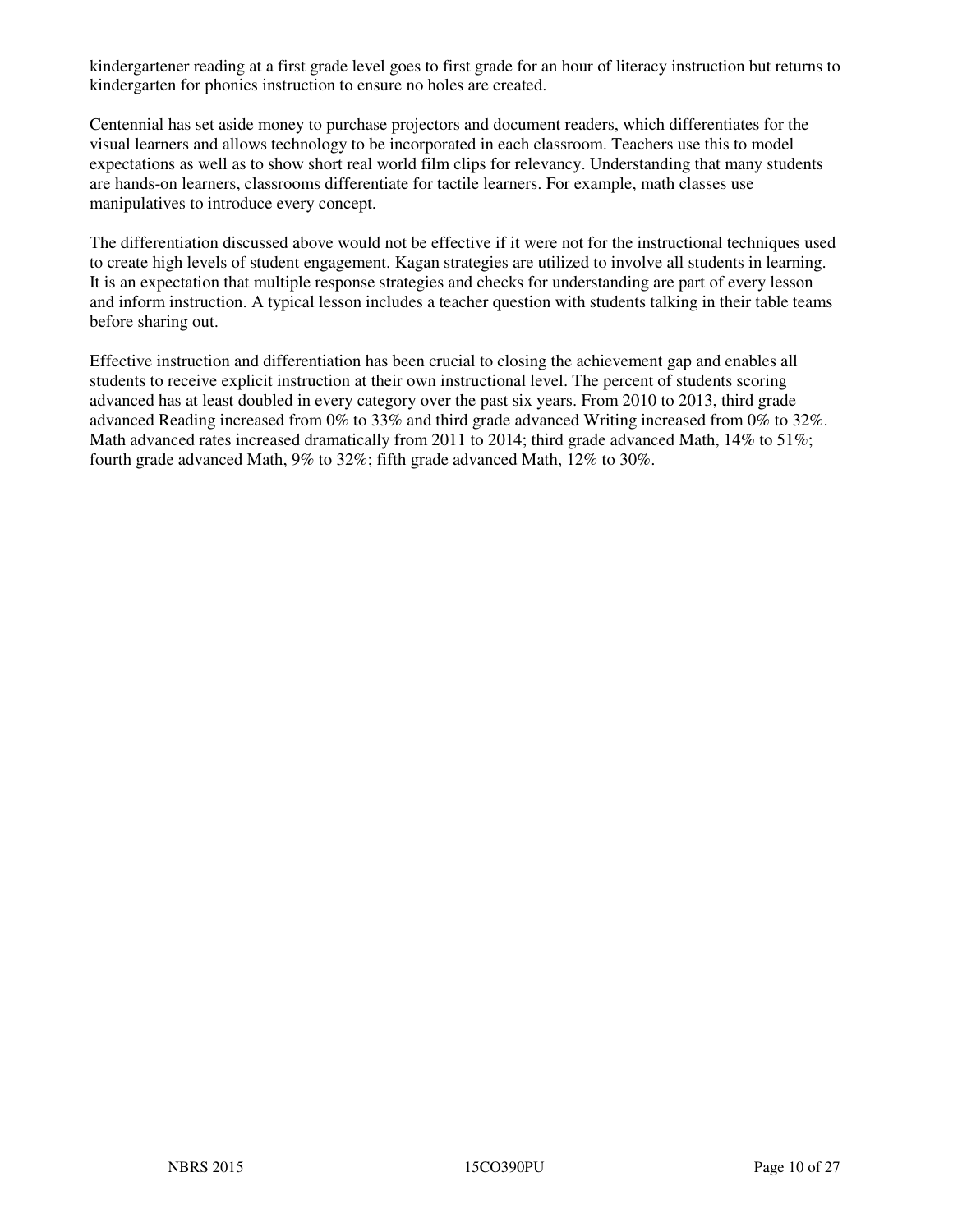#### **1. Assessment Results Narrative Summary:**

Many times in our country, a school's zip code or the percent of students receiving free and reduced lunch predicts students' academic achievement. This is not the case at Centennial. Over the past five years the percentage of students receiving free and reduced lunch has increased from 78% to 90% and the student enrollment has increased from 380 to 535 students. Contrary to the norm, our academic achievement in the areas of reading and math has also increased during this time. Therefore, as challenges have increased at Centennial, expectations have increased as well leading to higher achievement.

Our achievement in reading has increased thirty-two percentage points over the past five years from 48% proficient or advanced to 80 % proficient or advanced. One of our subgroups, Limited English Proficient students, has seen even more growth in reading than the overall population. Over the past five years, the proficiency in reading for the Limited English Proficienct subgroup has grown thirty-five proficiency points from  $47\%$  to  $82\%$ .

Math achievement has grown in proficiency as well with 80% of students scoring proficient or advanced as opposed to 59% five years ago. One of our largest subgroups, black students, gained more proficiency points over the last five years. This group of students grew from 56% proficient and advanced to 78%.

Our Special Education and English Language Learner subgroups have grown tremendously over the past five years. In reading, Special Education students have grown twenty-seven percentage points in Reading proficiency and twenty-two percentage points in Math. Students with Limited English Proficiency have grown thirty-five proficiency percentage points in Reading and twenty-two proficiency points in Math. Acknowledging that even with this great growth our subgroups of Special Education and English Language Learners are performing at lower proficiency levels than the overall student population, we have developed targeted interventions to close this achievement gap. Our Special Education and English Language Development teachers plan standards based lessons with classroom teachers to provide support tied to aligned curriculum. In addition, weekly progress monitoring systems are in place to track the effectiveness of instruction and identify when changes must be made to improve individual student achievement.

#### **2. Assessment for Instruction and Learning and Sharing Assessment Results:**

Centennial operates as a Professional Learning Community (PLC) using assessment results to guide the four essential questions on a daily, weekly, monthly, and yearly basis to ensure student and school performance improves. Each week, grade level teams meet with administration to focus on our data board. Centennial's data board tracks each student's data points for reading, writing, and math. This board allows the instructional team to analyze each student's data weekly and to determine which students are making progress or not in each subject area. Once the data is analyzed, instructional decisions follow. They include but are not limited to re-teaching, changing a student's instructional group, revising a student's intervention, or adding a student to an intervention group.

Larger scale assessments occur after every unit and curriculum based measures aligned to the curriculum map. In addition, state assessments occur in February and March. Assessment results are utilized to determine the standards that have been successfully mastered and those that need additional instruction. These results are also analyzed by subgroups to ensure that all subgroups are equally successful on each assessment by closing or eliminating all achievement gaps.

At Centennial, we believe that monitoring and communicating assessment results with students, parents, and our community is vital to our success and the growth our students have made. Results are communicated with the students for them to track their own learning and set personal goals. Teachers communicate with parents every day through daily planners, phone calls home, and emails. On a monthly basis, newsletters are sent home with students and given to community members highlighting student academic growth. Report cards are sent at the end of each quarter and progress reports midway through each quarter. These documents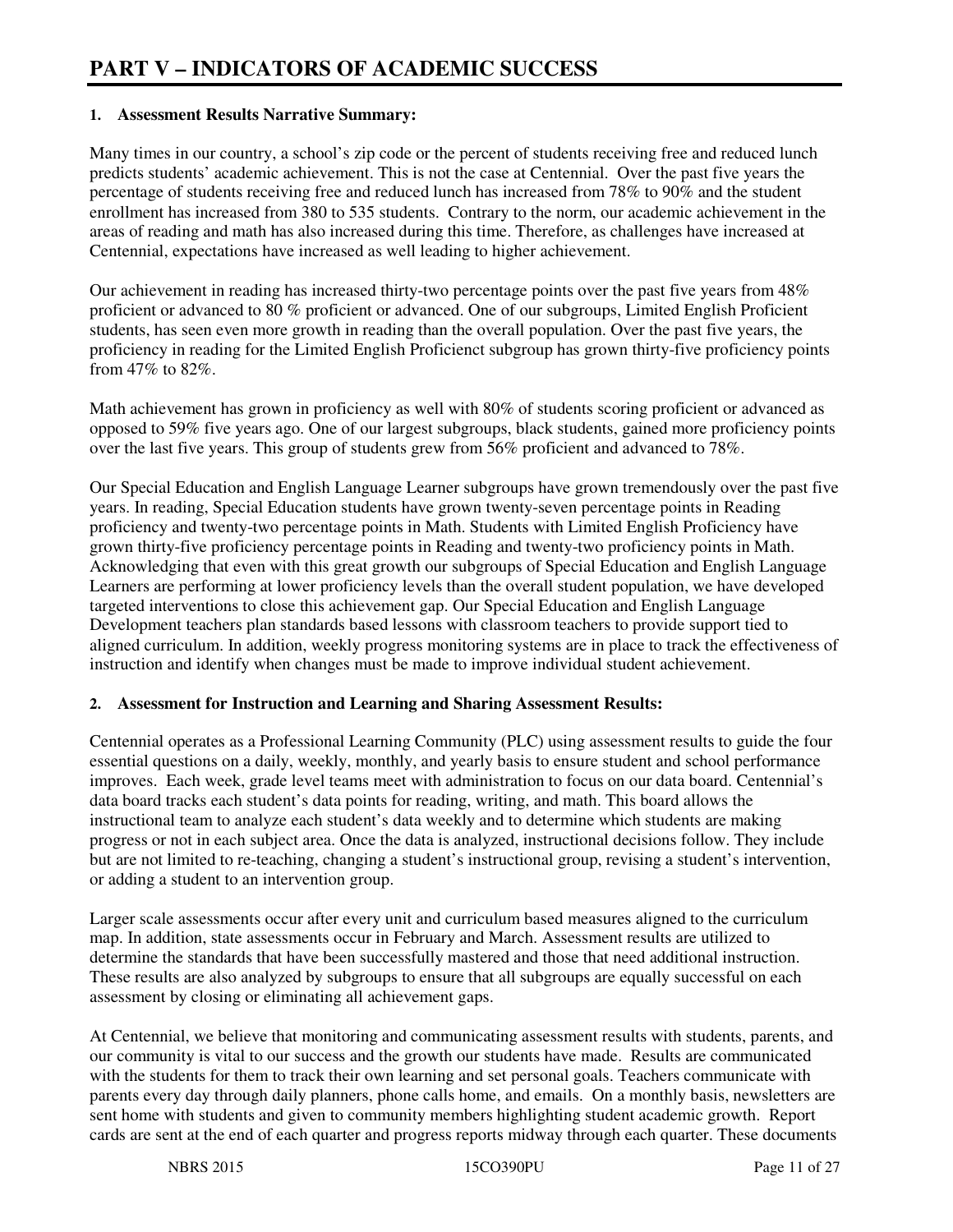provide us a way to communicate assessment results to parents. We have scheduled parent teacher conferences twice a year. During these conferences teachers go into detail with parents regarding assessment results including student strengths and student next steps.

Since our core belief is increasing academic achievement, we ensure all communication addresses our current level of achievement as well as next steps for growth. Student achievement is what we talk about at Centennial Elementary.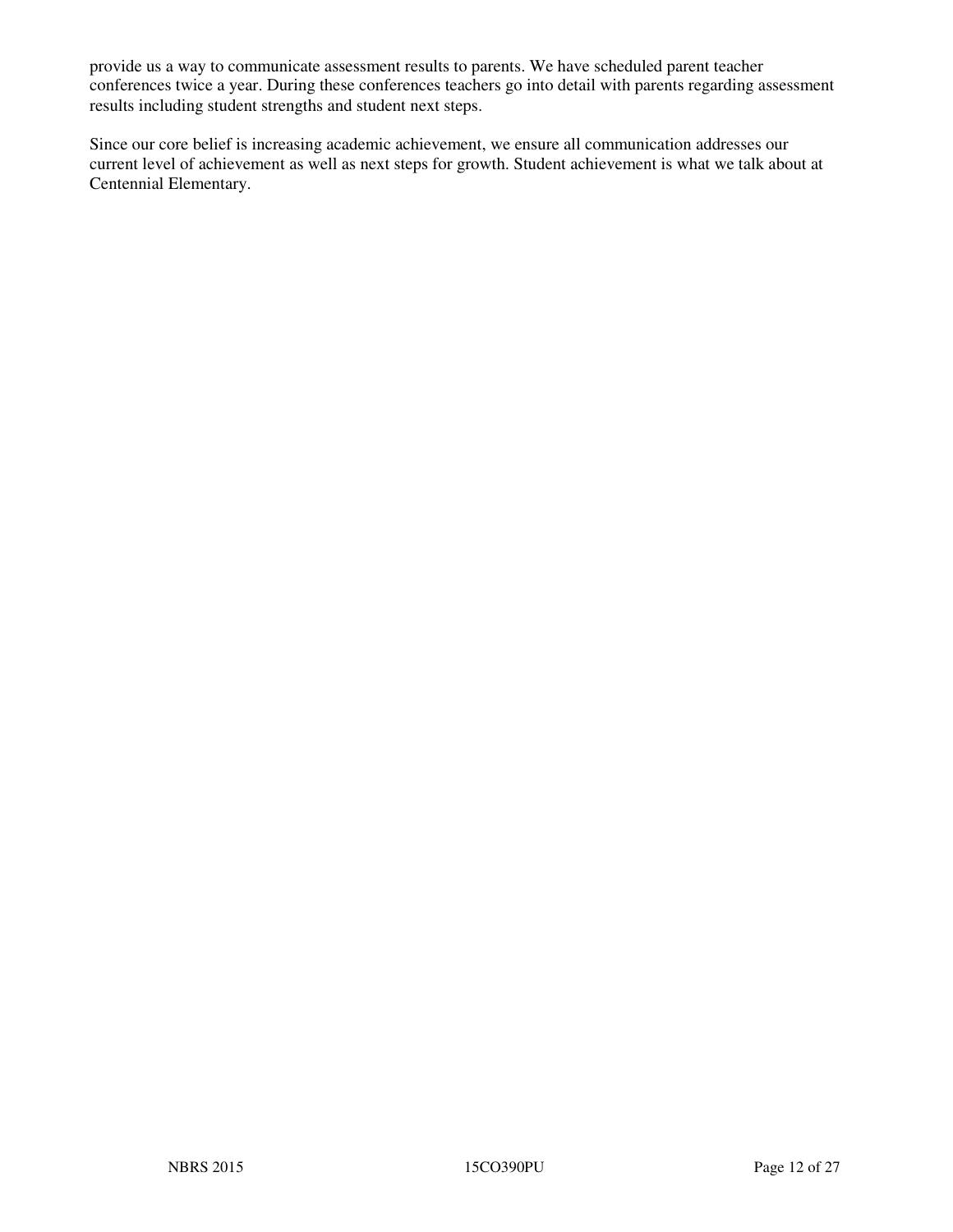#### **1. School Climate/Culture**

At Centennial, our school culture is a culture of focus around our school mission of "Achievement NOW." Everything we do helps support increasing student achievement. Every stakeholder plays a crucial role in furthering our mission of "Achievement NOW." For students, they know that their job is to come to school ready to learn and do their best work every day. Parents support this mission by ensuring that their children get to school on time, do their homework every night, and read at home each night. Our staff supports our important mission by delivering focused aligned lessons. School leaders base all decisions on increasing student achievement and are instrumental in uniting all stakeholders around this goal.

Centennial staff members value student engagement and understand the difference that this makes in learning. All staff members have been trained in Kagan engagement strategies and understand that learning must be an active process. High levels of student engagement and interaction lead to high levels of student success. Since the focus at Centennial is around increasing achievement, a multitude of incentives to celebrate learning are present. We have quarterly awards to honor and celebrate achievement and growth in all content areas. Students receive certificates and medals to commemorate their accomplishments. In addition, their parents are invited to attend these events. All students set reading fluency goals and upon reaching their goals are awarded incentives.

In addition to supporting academic growth at Centennial, we believe it is important to support social and emotional growth of all learners. Our PBS System helps establish desired outcomes for student behavior and clearly defines how students can be successful. Students are rewarded each week as teachers select students of the week based on citizenship. In addition, students are selected each month to be students of the month earning a book, certificate, bag of goodies, and a special lunch with their principals. To help with ongoing growth of our students, our counselor provides bi-weekly lessons that help them grow into responsible and caring young adults.

Centennial is a place that teachers want to be because of the support they receive. Administration understands the hard work that teachers do and believe that it is administrations' job to ensure that teachers have everything they need to do their jobs well. Teachers are supported with weekly instructional feedback, endless instructional supplies, targeted technology resources, instructional support staff, and ongoing professional development. All of these supports help teachers feel highly valued at Centennial. In addition, teachers receive monthly positive notes in their boxes, shout outs in the weekly newsletter for exemplifying our mission, and raffle tickets for seeing effective instructional practices in their classrooms. Another positive way of acknowledging staff is our staff of the month program which honors four staff members each month with a special breakfast. Providing teachers support and showing them how much they are valued creates a positive culture for students and teachers to thrive.

#### **2. Engaging Families and Community**

At Centennial, we know all stakeholders must be involved to maximize the success of our students and their learning. We regularly host parent events to involve parents in our school mission "Achievement NOW." At some of our parent nights, the focus is simply on fun and families spending time together in a safe environment. For example, our carnival and science night allow families to play games together and conduct science experiments together. At other family nights, we focus on sharing strategies with parents that they can use to help their child with learning at home. For example, homework night and writing night give parents tangible ways to help support learning at home.

Equally important to parent support is earning the support of the community. We have worked hard to increase our community partnerships knowing that this will broaden the village to support student learning. Our key community partners include The Street Soldierz Motorcycle Club, The McDivitt Law Firm, Koats 4 Kids, and Adopt a School Army Unit. All of these organizations partner with our school to help us maximize our resources for our students. They are invested in the success of our students and staff and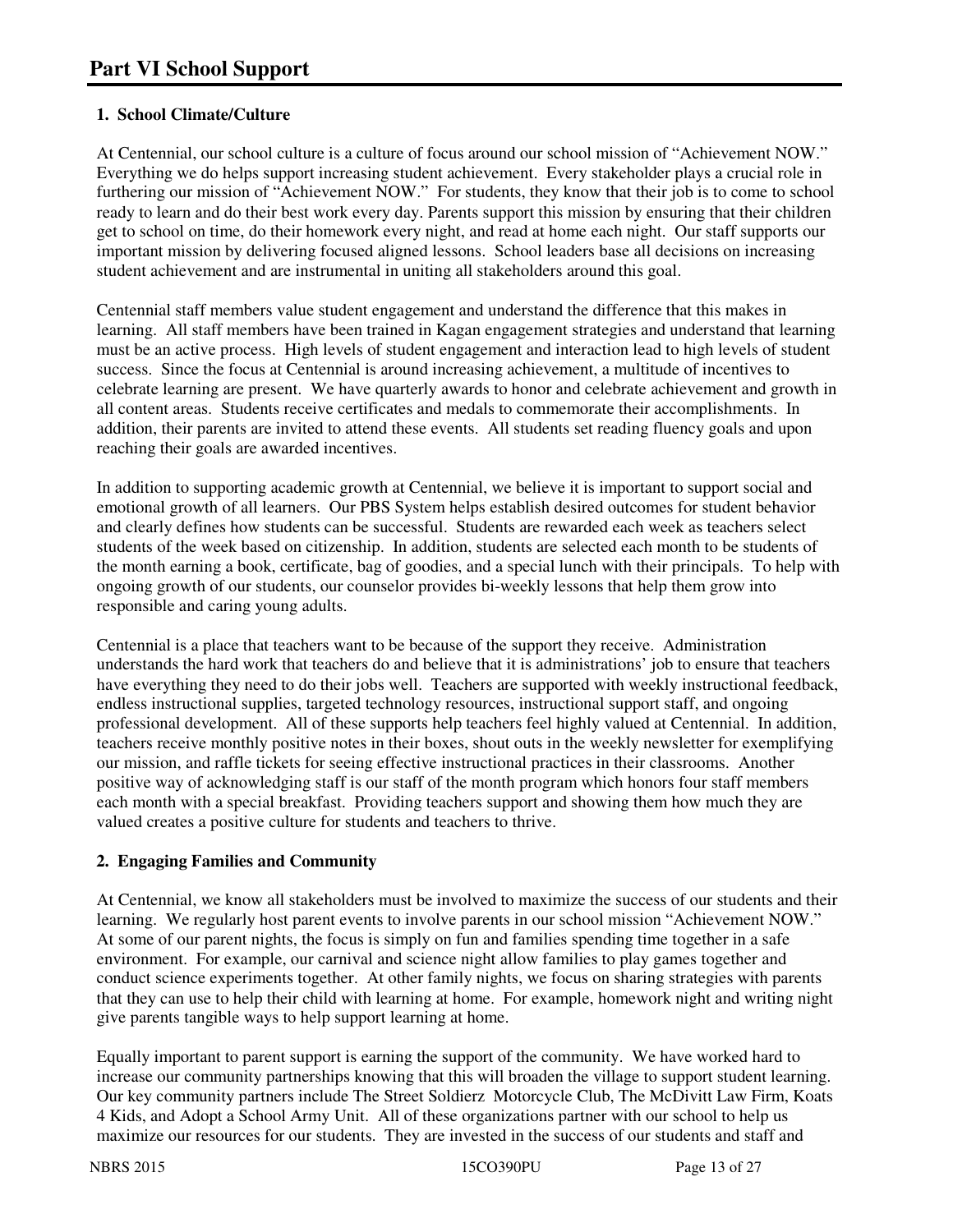collaborate with us to ensure we are living our mission of "Achievement NOW." The Street Soldierz Motorcycle Club provides school supplies, backpack donations and jackets for students annually. In addition, they lead a holiday food drive and provide baskets of food for over 50 families each holiday season. They also give their time by volunteering and mentoring students. The McDivitt Law Firm sponsors our kindergarten classes annually by providing all backpacks and beginning of the year school supplies. They also attend events throughout the year and read regularly with our kindergarten students. Last year, we were adopted by Koats 4 Kids, an organization that hosts a grand gala each year which charges coats for entry. Our school received enough coats to give a brand new coat to each child. Another outstanding community partnership is that of our Adopt a School Army Unit. Our school has numerous soldiers who volunteer regularly and mentor students. In addition, they support special events by sending teams of soldiers to our school to help with setup, serving, and clean up after events. All of these community partnerships enable our staff to host regular events and create magnificent opportunities for our Centennial Panthers and their families.

#### **3. Professional Development**

Centennial develops a data-based action plan which drives our professional development plan. Each spring, the entire staff outlines and determines the top priorities for the upcoming year and outlines professional development needed to implement the priorities. For example, last year professional development and continuing support was provided to help achieve the prioritized goal of increased math achievement.

Professional development is an expectation at Centennial to ensure continuous improvement not only for students, but for educators as well. Constant written and verbal feedback is provided by administration after weekly classroom instructional observations. The summarized results of these instructional visits are relayed to the school as a whole and drive future professional development. For example, if administrators notice a lack of rigor and relevance during instructional visits, professional development on this topic will be provided. In addition, teachers are provided time to observe each other and provide feedback as well as gain new strategies from each other on a monthly basis.

The Centennial schedule provides protected time for staff development. Every grade level has common plan time during which professional development may occur. In addition, our school has extended school hours on Tuesdays-Fridays to allow for a student early release on Monday. Centennial staff members remain in the building for Professional Learning Communities during which discussions of student data and professional development occurs to help teachers grow professionally in order to increase student achievement.

Site administration provides focused professional development as needed. This past year professional development has been provided on objectives and DOLs (demonstrations of learning), engagement, teaching an aligned curriculum, using data to monitor the effectiveness of interventions, using manipulatives to improve math instruction, and writing in the area of math. To help build capacity within the building, teachers have also led several professional development sessions. These have included topics such as writing in content areas, visual supports, questioning techniques, and interactive math journals.

Our school district utilizes objectives and DOLs (demonstrations of learning) in daily instruction. Teachers are required to have a learning objective that references the skill that we want students to learn as a result of a lesson. The objective is referencing the take away or what you want students to know and be able to do. The demonstrations of learning are how we measure the learning that has taken place in a given lesson. The DOL is similar to a check for understanding or an exit slip. Students complete the DOL the last 5-10 minutes of class. Teachers then use the results of a DOL to customize/differentiate instruction for the following day's instruction. We have provided professional development geared at writing aligned objectives and DOLs to focus our instruction as well as ensure that the results from DOLs are being utilized to adjust instruction and differentiate to meet the needs of individual students. We also regularly analyze DOL data in data meetings with our teachers to monitor student learning.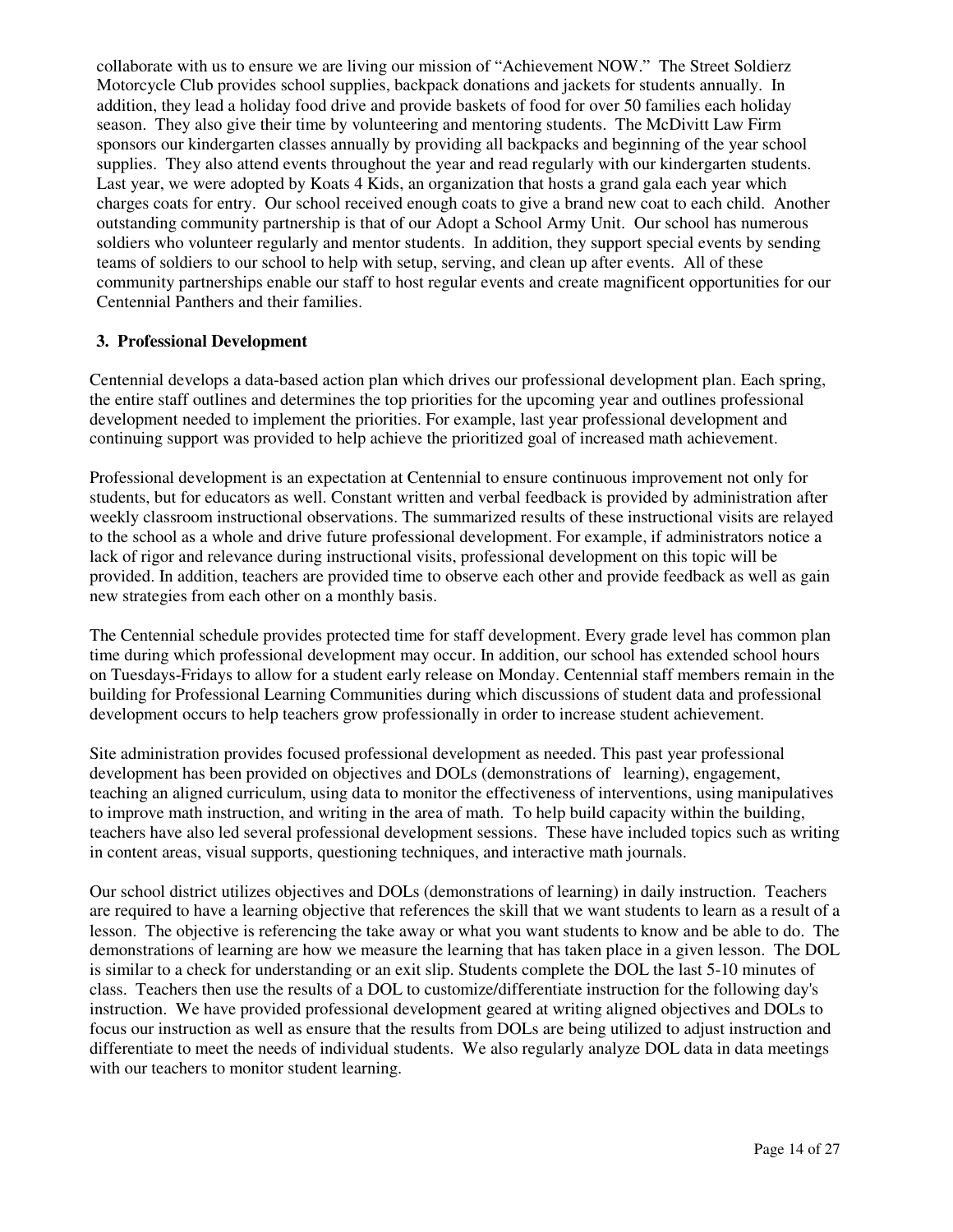Finally, the district provides multiple opportunities for professional development. Centennial teachers participate in subject focused collaboration meetings each month with teachers throughout the district. In addition, several teachers have attended district trainings on engagement, curriculum alignment, classroom management, and writing instruction.

#### **4. School Leadership**

The leadership philosophy at Centennial is tied to our core beliefs. The administration and staff at Centennial believe that our main purpose is to improve academic achievement and fulfill our mission, "Achievement NOW." Our principal and assistant principal are instructional leaders that lead the passionate drive at Centennial ensuring that with our help, at-risk students at Centennial will achieve at the same rate as non-at-risk students. Our school administrators spend the majority of their time in classrooms aligning to our core belief that effective instruction makes the most difference in academic achievement. On-going instructional feedback is given to teachers daily. In addition, data dialogues occur each week to monitor student growth and achievement ensuring that data drives instructional changes in the classroom. Our principal and assistant principal do whatever it takes to ensure excellent instruction including: modeling phonics lessons, helping with writing interventions, or teaching a math class.

The road to excellence begins with loading the right people on the bus. Centennial's expectations are made very clear from school administration with every decision based on what helps students' improve achievement. Applicants for Centennial undergo a rigorous hiring process including an interview, a demonstration lesson in a Centennial classroom, and reference checks.

Once the best educators are secured, the next step is to provide training. School administration ensures embedded professional development occurs and allows no excuse for poor quality instruction. Finally, resource allocation is tied to the needs that leadership identifies. For example, this past year to focus on improved math instruction, school administration allocated additional math resources.

Leadership density is crucial to the success at Centennial as teachers, paraprofessionals, parents, and students are developed to become leaders. Teachers and paraprofessionals are provided leadership opportunities through leadership academies, building leadership teams, and collaborator groups. In addition, Centennial's teachers often host district and out-of-district teachers to share successful strategies and model effective instruction. Demonstrating leadership, 5 teachers received distinguished teacher status in our district's pay-for-performance plan. Parents are provided leadership opportunities through the PTO, makeand-take parent nights, and volunteer time. Students can capitalize on leadership roles in activities like Student Council.

Centennial believes that it takes a village to raise a child and ensure he or she will have choices and opportunities in life. Through building leadership density, Centennial successfully makes this happen daily and lives the mission of "Achievement NOW."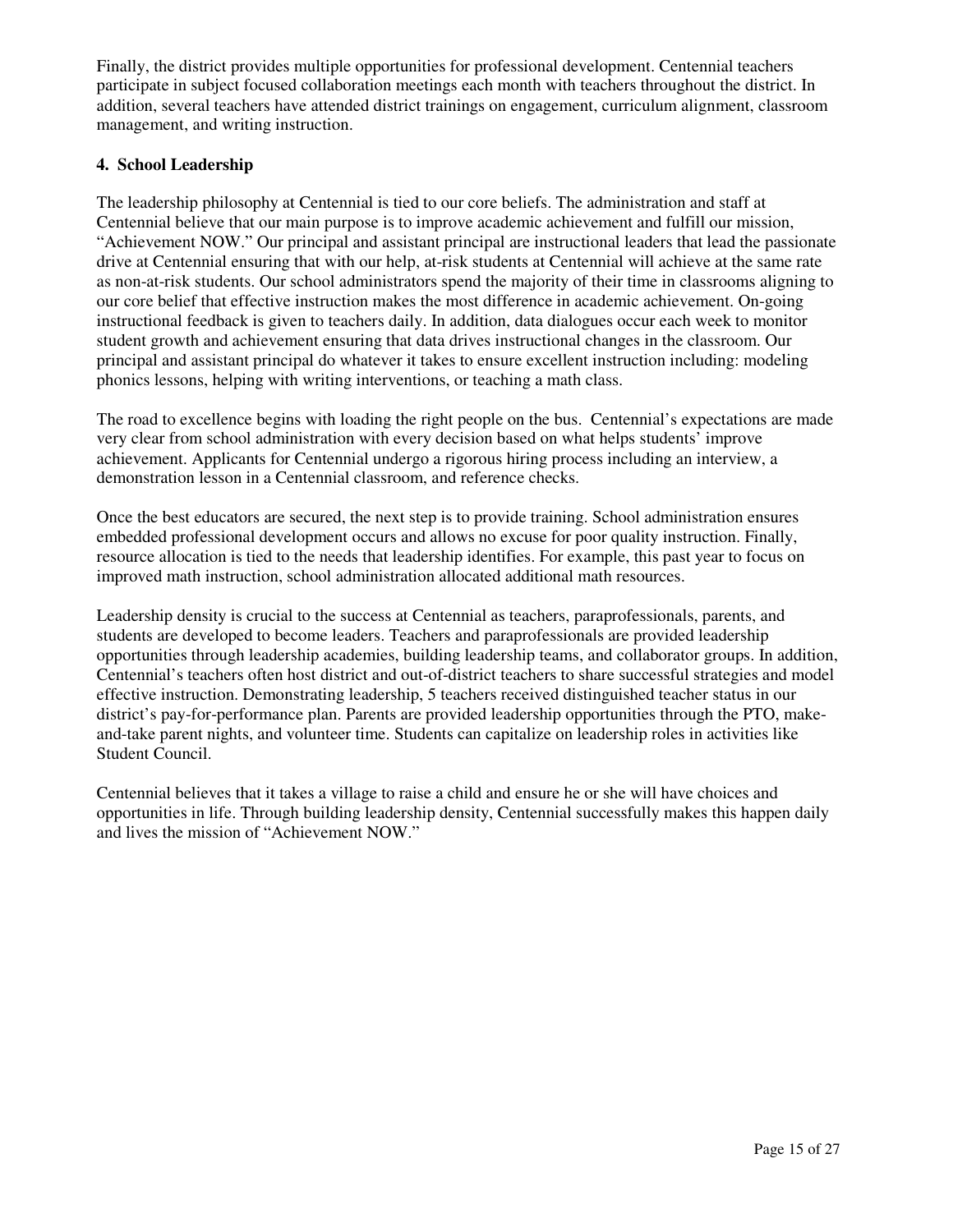| <b>Subject: Math</b>          | <b>Test: CSAP/TCAP</b>                |
|-------------------------------|---------------------------------------|
| All Students Tested/Grade: 3  | <b>Edition/Publication Year: 2010</b> |
| <b>Publisher:</b> McGraw Hill |                                       |

| School Year                          | 2013-2014      | 2012-2013 | 2011-2012        | 2010-2011       | 2009-2010      |
|--------------------------------------|----------------|-----------|------------------|-----------------|----------------|
| Testing month                        | Mar            | Mar       | Mar              | Mar             | Mar            |
| <b>SCHOOL SCORES*</b>                |                |           |                  |                 |                |
| Level 3, meets standard and          | 82             | 74        | 73               | 61              | 64             |
| above                                |                |           |                  |                 |                |
| Level 4, exceeds standard            | 55             | 23        | 19               | 17              | 14             |
| Number of students tested            | 81             | 55        | 56               | $\overline{57}$ | 42             |
| Percent of total students tested     | 96             | 94        | 96               | 98              | 95             |
| Number of students tested with       |                |           |                  |                 |                |
| alternative assessment               |                |           |                  |                 |                |
| % of students tested with            | $\overline{4}$ | 6         | $\overline{4}$   | $\overline{2}$  | 5              |
| alternative assessment               |                |           |                  |                 |                |
| <b>SUBGROUP SCORES</b>               |                |           |                  |                 |                |
| 1. Free and Reduced-Price            |                |           |                  |                 |                |
| Meals/Socio-Economic/                |                |           |                  |                 |                |
| <b>Disadvantaged Students</b>        |                |           |                  |                 |                |
| Level 3, meets standard and          | 84             | 72        | 75               | 57              | 63             |
| above                                |                |           |                  |                 |                |
| Level 4, exceeds standard            | 54             | 21        | 15               | 13              | $\overline{4}$ |
| Number of students tested            | 75             | 51        | 45               | 52              | 41             |
| 2. Students receiving Special        |                |           |                  |                 |                |
| <b>Education</b>                     |                |           |                  |                 |                |
| Level 3, meets standard and<br>above | 50             | 100       | 44               | 25              | 37             |
| Level 4, exceeds standard            | 33             | 66        | 22               | $\overline{0}$  | $\theta$       |
| Number of students tested            | $\overline{6}$ | 3         | 9                | $\overline{4}$  | 8              |
| 3. English Language Learner          |                |           |                  |                 |                |
| <b>Students</b>                      |                |           |                  |                 |                |
| Level 3, meets standard and          | 79             | 85        | 100              | 65              | 69             |
| above                                |                |           |                  |                 |                |
| Level 4, exceeds standard            | 45             | 30        | 14               | 17              | 15             |
| Number of students tested            | 24             | 20        | 14               | 23              | 13             |
| 4. Hispanic or Latino                |                |           |                  |                 |                |
| <b>Students</b>                      |                |           |                  |                 |                |
| Level 3, meets standard and          | 81             | 82        | 77               | 60              | 60             |
| above                                |                |           |                  |                 |                |
| Level 4, exceeds standard            | 45             | 21        | 14               | 13              | 8              |
| Number of students tested            | 33             | 28        | 27               | 30              | 23             |
| 5. African- American                 |                |           |                  |                 |                |
| <b>Students</b>                      |                |           |                  |                 |                |
| Level 3, meets standard and<br>above | 77             | 64        | 63               | 61              | 57             |
| Level 4, exceeds standard            | 38             | 21        | $\boldsymbol{0}$ | 23              | $\overline{0}$ |
|                                      |                |           |                  |                 |                |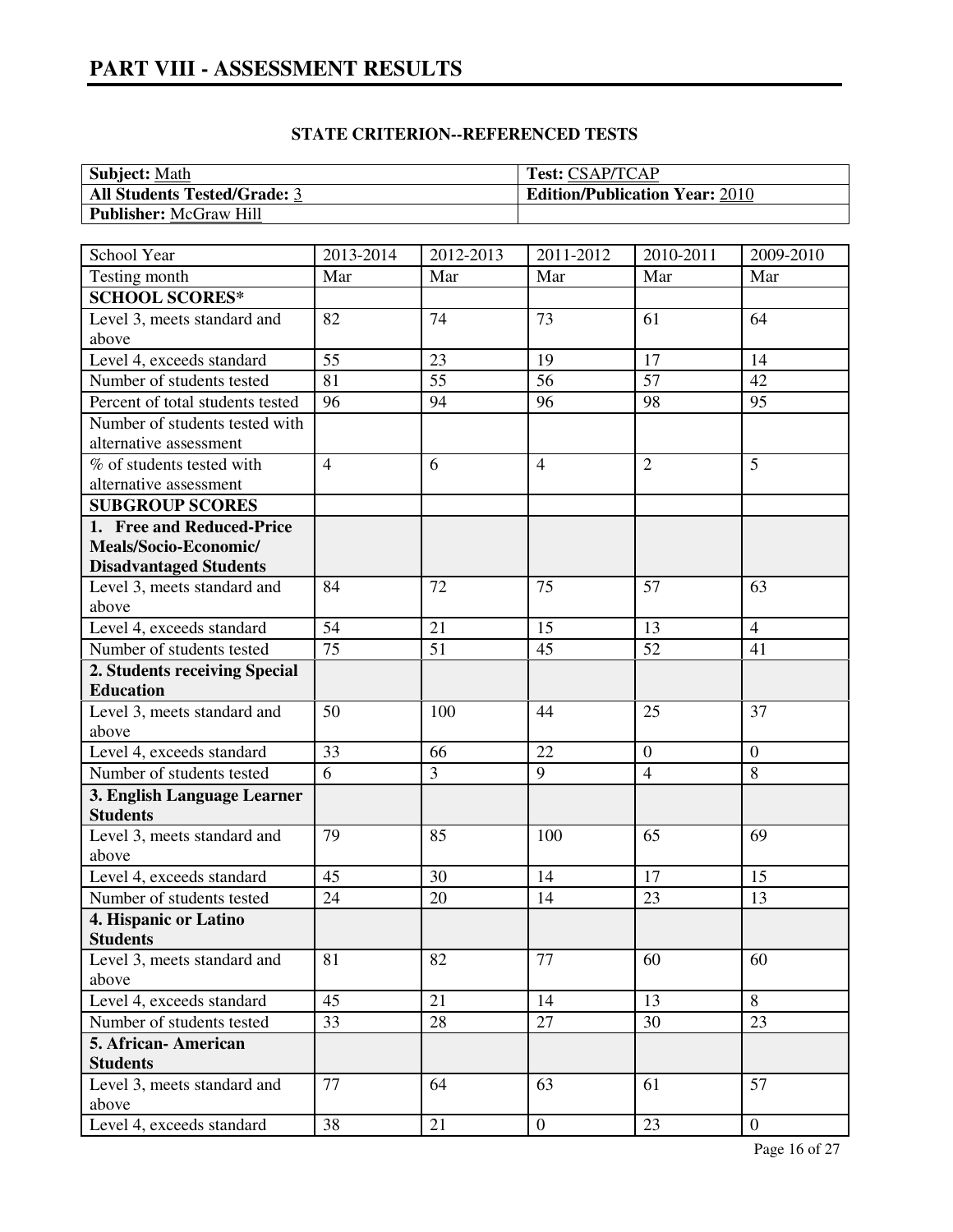| School Year                                                  | 2013-2014 | 2012-2013 | 2011-2012 | 2010-2011 | 2009-2010      |
|--------------------------------------------------------------|-----------|-----------|-----------|-----------|----------------|
| Number of students tested                                    | 18        | 14        | 11        | 13        | $\overline{7}$ |
| <b>6. Asian Students</b>                                     |           |           |           |           |                |
| Level 3, meets standard and                                  |           |           |           |           |                |
| above                                                        |           |           |           |           |                |
| Level 4, exceeds standard                                    |           |           |           |           |                |
| Number of students tested                                    |           |           |           |           |                |
| 7. American Indian or                                        |           |           |           |           |                |
| <b>Alaska Native Students</b><br>Level 3, meets standard and |           |           |           |           |                |
| above                                                        |           |           |           |           |                |
| Level 4, exceeds standard                                    |           |           |           |           |                |
| Number of students tested                                    |           |           |           |           |                |
| 8. Native Hawaiian or other                                  |           |           |           |           |                |
| <b>Pacific Islander Students</b>                             |           |           |           |           |                |
| Level 3, meets standard and                                  |           |           |           |           |                |
| above                                                        |           |           |           |           |                |
| Level 4, exceeds standard                                    |           |           |           |           |                |
| Number of students tested                                    |           |           |           |           |                |
| 9. White Students                                            |           |           |           |           |                |
| Level 3, meets standard and                                  | 100       | 62        | 68        | 55        | 66             |
| above                                                        |           |           |           |           |                |
| Level 4, exceeds standard                                    | 80        | 25        | 43        | 33        | 33             |
| Number of students tested                                    | 20        | 8         | 16        | 9         | 9              |
| 10. Two or More Races                                        |           |           |           |           |                |
| identified Students                                          |           |           |           |           |                |
| Level 3, meets standard and                                  |           |           |           |           |                |
| above                                                        |           |           |           |           |                |
| Level 4, exceeds standard                                    |           |           |           |           |                |
| Number of students tested                                    |           |           |           |           |                |
| 11. Other 1: Other 1                                         |           |           |           |           |                |
| Level 3, meets standard and                                  |           |           |           |           |                |
| above                                                        |           |           |           |           |                |
| Level 4, exceeds standard                                    |           |           |           |           |                |
| Number of students tested                                    |           |           |           |           |                |
| 12. Other 2: Other 2                                         |           |           |           |           |                |
| Level 3, meets standard and                                  |           |           |           |           |                |
| above                                                        |           |           |           |           |                |
| Level 4, exceeds standard                                    |           |           |           |           |                |
| Number of students tested                                    |           |           |           |           |                |
| 13. Other 3: Other 3                                         |           |           |           |           |                |
| Level 3, meets standard and                                  |           |           |           |           |                |
| above                                                        |           |           |           |           |                |
| Level 4, exceeds standard                                    |           |           |           |           |                |
| Number of students tested                                    |           |           |           |           |                |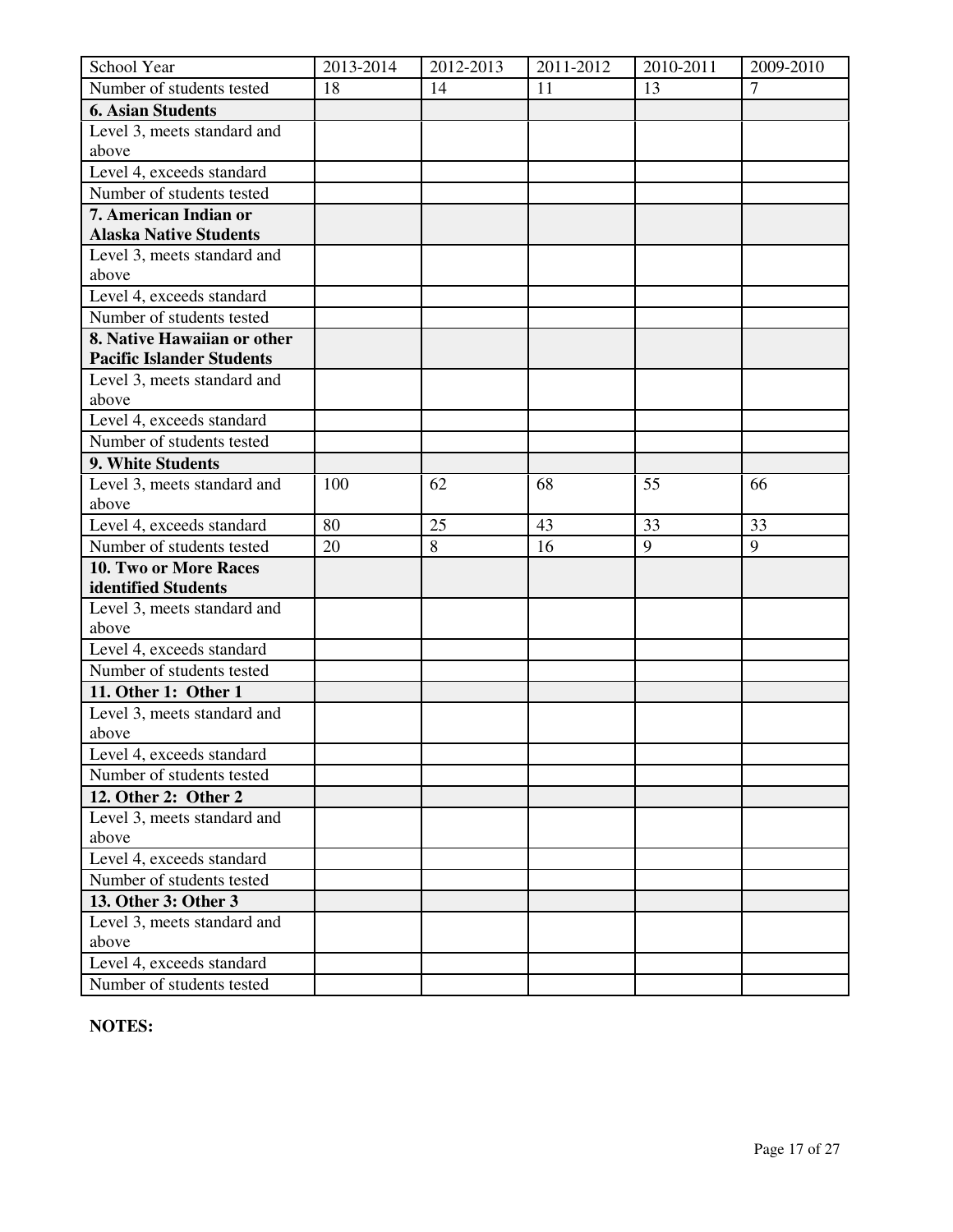| <b>Subject:</b> Math                | <b>Test: CSAP/TCAP</b>                |
|-------------------------------------|---------------------------------------|
| <b>All Students Tested/Grade: 4</b> | <b>Edition/Publication Year: 2014</b> |
| <b>Publisher:</b> McGraw Hill       |                                       |

| School Year                                    | 2013-2014 | 2012-2013 | 2011-2012        | 2010-2011      | 2009-2010      |
|------------------------------------------------|-----------|-----------|------------------|----------------|----------------|
| Testing month                                  | Mar       | Mar       | Mar              | Mar            | Mar            |
| <b>SCHOOL SCORES*</b>                          |           |           |                  |                |                |
| Level 3, meets standard and                    | 90        | 66        | 57               | 60             | 57             |
| above                                          |           |           |                  |                |                |
| Level 4, exceeds standard                      | 37        | 19        | $\overline{7}$   | 11             | 16             |
| Number of students tested                      | 53        | 57        | 57               | 45             | 56             |
| Percent of total students tested               | 94        | 95        | 96               | 97             | 96             |
| Number of students tested with                 |           |           |                  |                |                |
| alternative assessment                         |           |           |                  |                |                |
| % of students tested with                      | 6         | 5         | $\overline{4}$   | $\overline{3}$ | $\overline{4}$ |
| alternative assessment                         |           |           |                  |                |                |
| <b>SUBGROUP SCORES</b>                         |           |           |                  |                |                |
| 1. Free and Reduced-Price                      |           |           |                  |                |                |
| Meals/Socio-Economic/                          |           |           |                  |                |                |
| <b>Disadvantaged Students</b>                  |           |           |                  |                |                |
| Level 3, meets standard and<br>above           | 90        | 64        | 58               | 58             | 57             |
| Level 4, exceeds standard                      | 38        | 18        | 3                | 11             | 16             |
| Number of students tested                      | 50        | 50        | 53               | 43             | 54             |
| 2. Students receiving Special                  |           |           |                  |                |                |
| <b>Education</b>                               |           |           |                  |                |                |
| Level 3, meets standard and                    | 60        | 50        | 66               | 16             | 33             |
| above                                          |           |           |                  |                |                |
| Level 4, exceeds standard                      | 20        | 20        | $\boldsymbol{0}$ | 16             | 33             |
| Number of students tested                      | 5         | 10        | $\overline{3}$   | 6              | $\overline{3}$ |
| 3. English Language Learner                    |           |           |                  |                |                |
| <b>Students</b>                                |           |           |                  |                |                |
| Level 3, meets standard and                    | 100       | 71        | 65               | 53             | 58             |
| above                                          |           |           |                  |                |                |
| Level 4, exceeds standard                      | 47        | 14        | 8                | 15             | 17             |
| Number of students tested                      | 19        | 14        | 23               | 13             | 17             |
| 4. Hispanic or Latino                          |           |           |                  |                |                |
| <b>Students</b>                                |           |           |                  |                |                |
| Level 3, meets standard and                    | 96        | 59        | 62               | 50             | 63             |
| above                                          | 37        | 9         | 6                | 10             | 18             |
| Level 4, exceeds standard                      |           |           |                  |                |                |
| Number of students tested                      | 27        | 22        | 32               | 20             | 22             |
| 5. African-American                            |           |           |                  |                |                |
| <b>Students</b><br>Level 3, meets standard and | 81        | 52        | 45               | 41             | 53             |
| above                                          |           |           |                  |                |                |
| Level 4, exceeds standard                      | 36        | 17        | $\mathbf{0}$     | $\overline{0}$ | 11             |
| Number of students tested                      | 11        | 17        | 11               | 12             | 26             |
| <b>6. Asian Students</b>                       |           |           |                  |                |                |
| Level 3, meets standard and                    |           |           |                  |                |                |
|                                                |           |           |                  |                |                |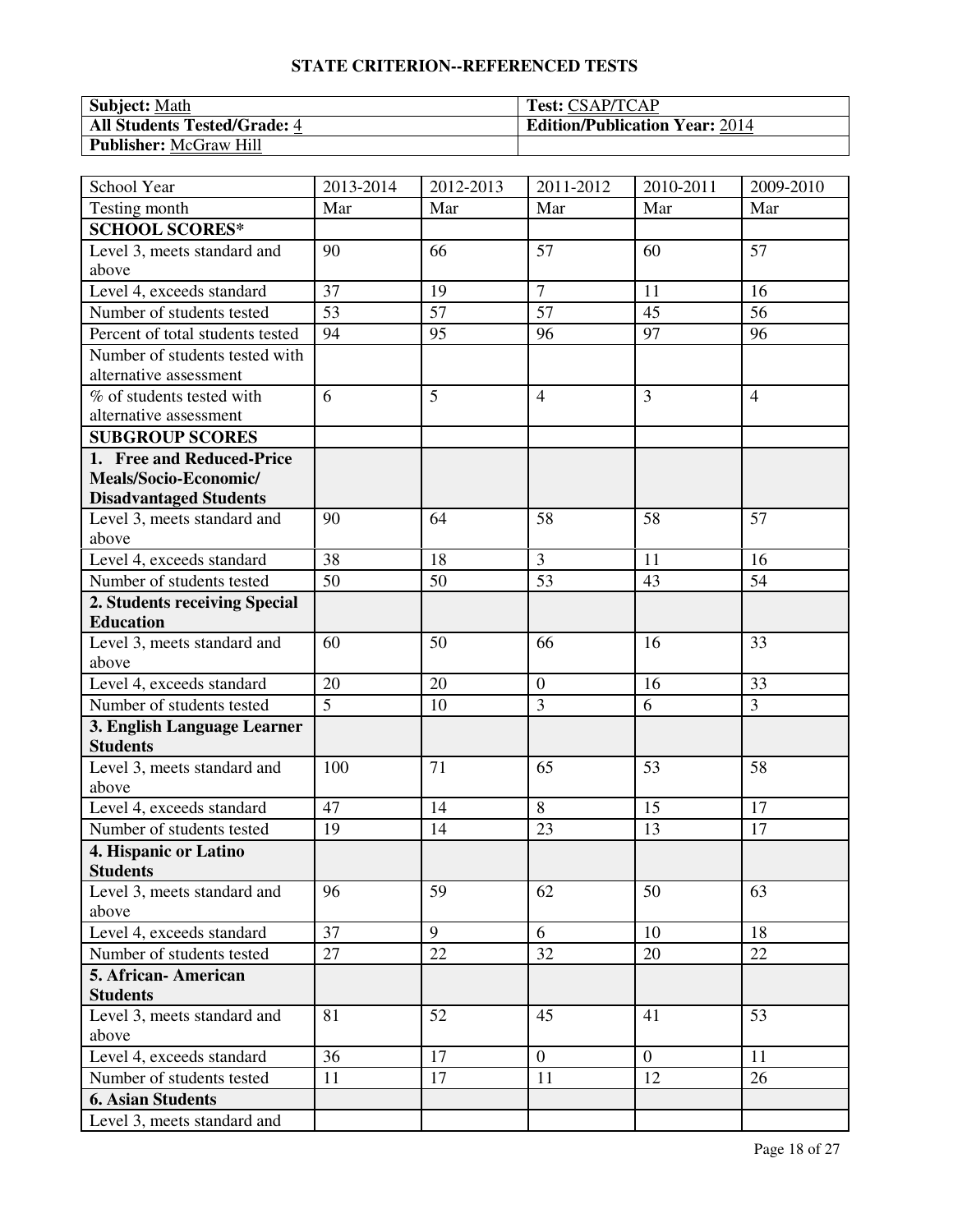| School Year                          | 2013-2014 | 2012-2013 | 2011-2012 | 2010-2011 | 2009-2010      |
|--------------------------------------|-----------|-----------|-----------|-----------|----------------|
| above                                |           |           |           |           |                |
| Level 4, exceeds standard            |           |           |           |           |                |
| Number of students tested            |           |           |           |           |                |
| 7. American Indian or                |           |           |           |           |                |
| <b>Alaska Native Students</b>        |           |           |           |           |                |
| Level 3, meets standard and          |           |           |           |           |                |
| above                                |           |           |           |           |                |
| Level 4, exceeds standard            |           |           |           |           |                |
| Number of students tested            |           |           |           |           |                |
| 8. Native Hawaiian or other          |           |           |           |           |                |
| <b>Pacific Islander Students</b>     |           |           |           |           |                |
| Level 3, meets standard and          |           |           |           |           |                |
| above                                |           |           |           |           |                |
| Level 4, exceeds standard            |           |           |           |           |                |
| Number of students tested            |           |           |           |           |                |
| 9. White Students                    |           |           |           |           |                |
| Level 3, meets standard and          | 81        | 85        | 50        | 100       | 57             |
| above                                |           |           |           |           |                |
| Level 4, exceeds standard            | 27        | 28        | 33        | 10        | 28             |
| Number of students tested            | 11        | 14        | 6         | 10        | $\overline{7}$ |
| 10. Two or More Races                |           |           |           |           |                |
| identified Students                  |           |           |           |           |                |
| Level 3, meets standard and<br>above |           |           |           |           |                |
| Level 4, exceeds standard            |           |           |           |           |                |
| Number of students tested            |           |           |           |           |                |
| 11. Other 1: Other 1                 |           |           |           |           |                |
| Level 3, meets standard and          |           |           |           |           |                |
| above                                |           |           |           |           |                |
| Level 4, exceeds standard            |           |           |           |           |                |
| Number of students tested            |           |           |           |           |                |
| 12. Other 2: Other 2                 |           |           |           |           |                |
| Level 3, meets standard and          |           |           |           |           |                |
| above                                |           |           |           |           |                |
| Level 4, exceeds standard            |           |           |           |           |                |
| Number of students tested            |           |           |           |           |                |
| 13. Other 3: Other 3                 |           |           |           |           |                |
| Level 3, meets standard and          |           |           |           |           |                |
| above                                |           |           |           |           |                |
| Level 4, exceeds standard            |           |           |           |           |                |
| Number of students tested            |           |           |           |           |                |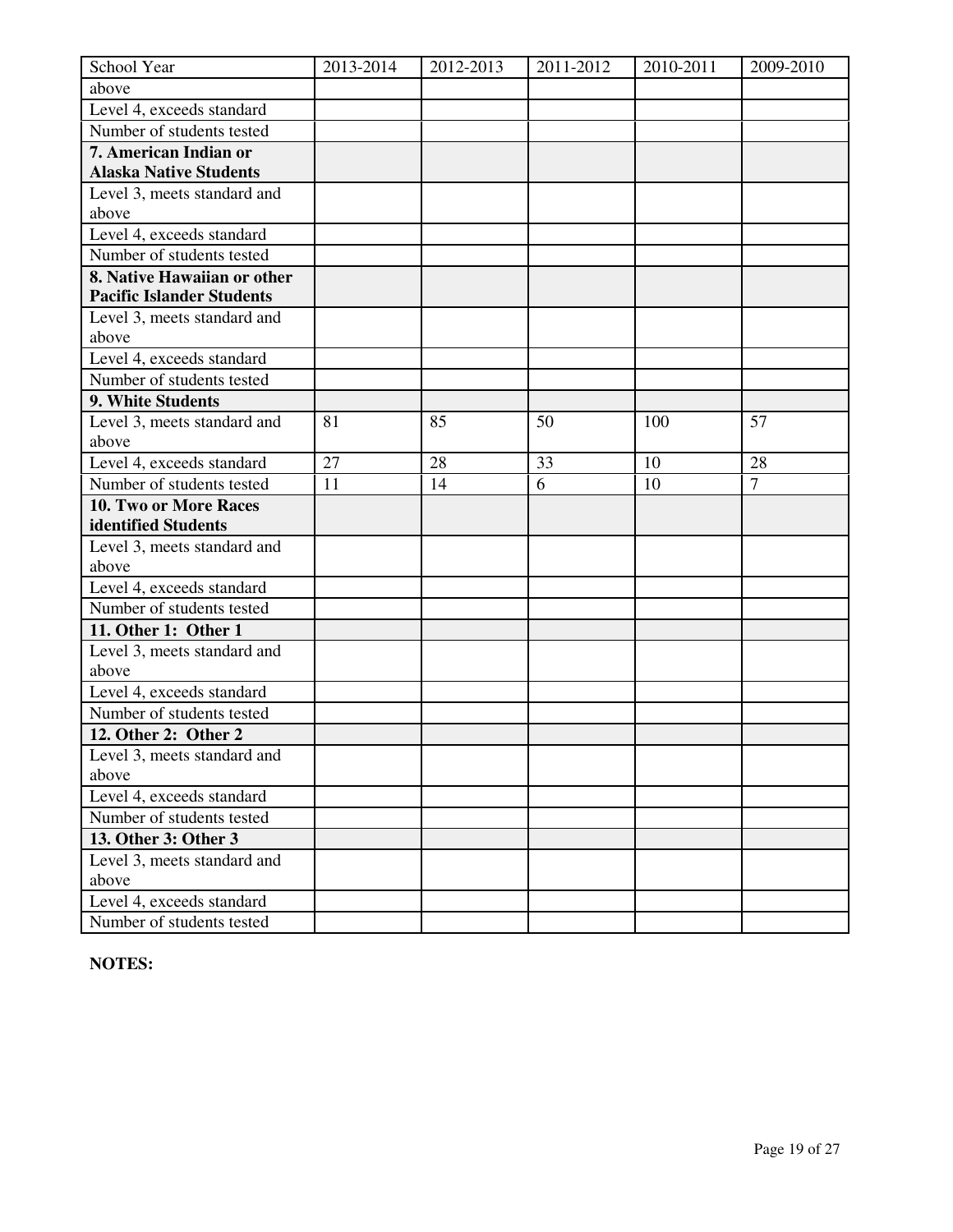| <b>Subject:</b> Math                | <b>Test: CSAP/TCAP</b>                |
|-------------------------------------|---------------------------------------|
| <b>All Students Tested/Grade: 5</b> | <b>Edition/Publication Year: 2014</b> |
| <b>Publisher:</b> McGraw Hill       |                                       |

| School Year                                    | 2013-2014      | 2012-2013        | 2011-2012      | 2010-2011      | 2009-2010      |
|------------------------------------------------|----------------|------------------|----------------|----------------|----------------|
| Testing month                                  | Mar            | Mar              | Mar            | Mar            | Mar            |
| <b>SCHOOL SCORES*</b>                          |                |                  |                |                |                |
| Level 3, meets standard and                    | 76             | 57               | 50             | 60             | 58             |
| above                                          |                |                  |                |                |                |
| Level 4, exceeds standard                      | 33             | 10               | $\overline{2}$ | 13             | 20             |
| Number of students tested                      | 51             | 47               | 38             | 45             | 34             |
| Percent of total students tested               | 96             | 94               | 97             | 97             | 97             |
| Number of students tested with                 |                |                  |                |                |                |
| alternative assessment                         |                |                  |                |                |                |
| % of students tested with                      | $\overline{4}$ | 6                | $\overline{3}$ | $\overline{3}$ | 3              |
| alternative assessment                         |                |                  |                |                |                |
| <b>SUBGROUP SCORES</b>                         |                |                  |                |                |                |
| 1. Free and Reduced-Price                      |                |                  |                |                |                |
| Meals/Socio-Economic/                          |                |                  |                |                |                |
| <b>Disadvantaged Students</b>                  |                |                  |                |                |                |
| Level 3, meets standard and<br>above           | 76             | 58               | 48             | 60             | 57             |
| Level 4, exceeds standard                      | 31             | $\overline{7}$   | $\overline{0}$ | 13             | 21             |
| Number of students tested                      | 42             | 43               | 33             | 45             | 33             |
| 2. Students receiving Special                  |                |                  |                |                |                |
| <b>Education</b>                               |                |                  |                |                |                |
| Level 3, meets standard and                    | 25             | 20               | $\overline{0}$ | $\theta$       | $\overline{0}$ |
| above                                          |                |                  |                |                |                |
| Level 4, exceeds standard                      | $\mathbf{0}$   | $\boldsymbol{0}$ | $\mathbf{0}$   | $\overline{0}$ | $\theta$       |
| Number of students tested                      | $\overline{4}$ | 5                | 3              | $\overline{4}$ | $\overline{2}$ |
| 3. English Language Learner<br><b>Students</b> |                |                  |                |                |                |
| Level 3, meets standard and                    | 71             | 50               | 50             | 56             | 62             |
| above                                          |                |                  |                |                |                |
| Level 4, exceeds standard                      | 35             | 6                | $\overline{0}$ | 12             | 25             |
| Number of students tested                      | 14             | 16               | 12             | 16             | 8              |
| 4. Hispanic or Latino                          |                |                  |                |                |                |
| <b>Students</b>                                |                |                  |                |                |                |
| Level 3, meets standard and                    | 60             | 65               | 47             | 65             | 53             |
| above                                          |                |                  |                |                |                |
| Level 4, exceeds standard                      | 13             | 8                | $\overline{0}$ | 20             | 20             |
| Number of students tested                      | 23             | 23               | 17             | 20             | 15             |
| 5. African-American                            |                |                  |                |                |                |
| <b>Students</b>                                |                |                  |                |                |                |
| Level 3, meets standard and                    | 90             | 44               | 27             | 55             | 50             |
| above                                          |                |                  |                |                |                |
| Level 4, exceeds standard                      | 10             | $\overline{0}$   | $\overline{0}$ | 5              | 20             |
| Number of students tested                      | 10             | 9                | 11             | 20             | 10             |
| <b>6. Asian Students</b>                       |                |                  |                |                |                |
| Level 3, meets standard and                    |                |                  |                |                |                |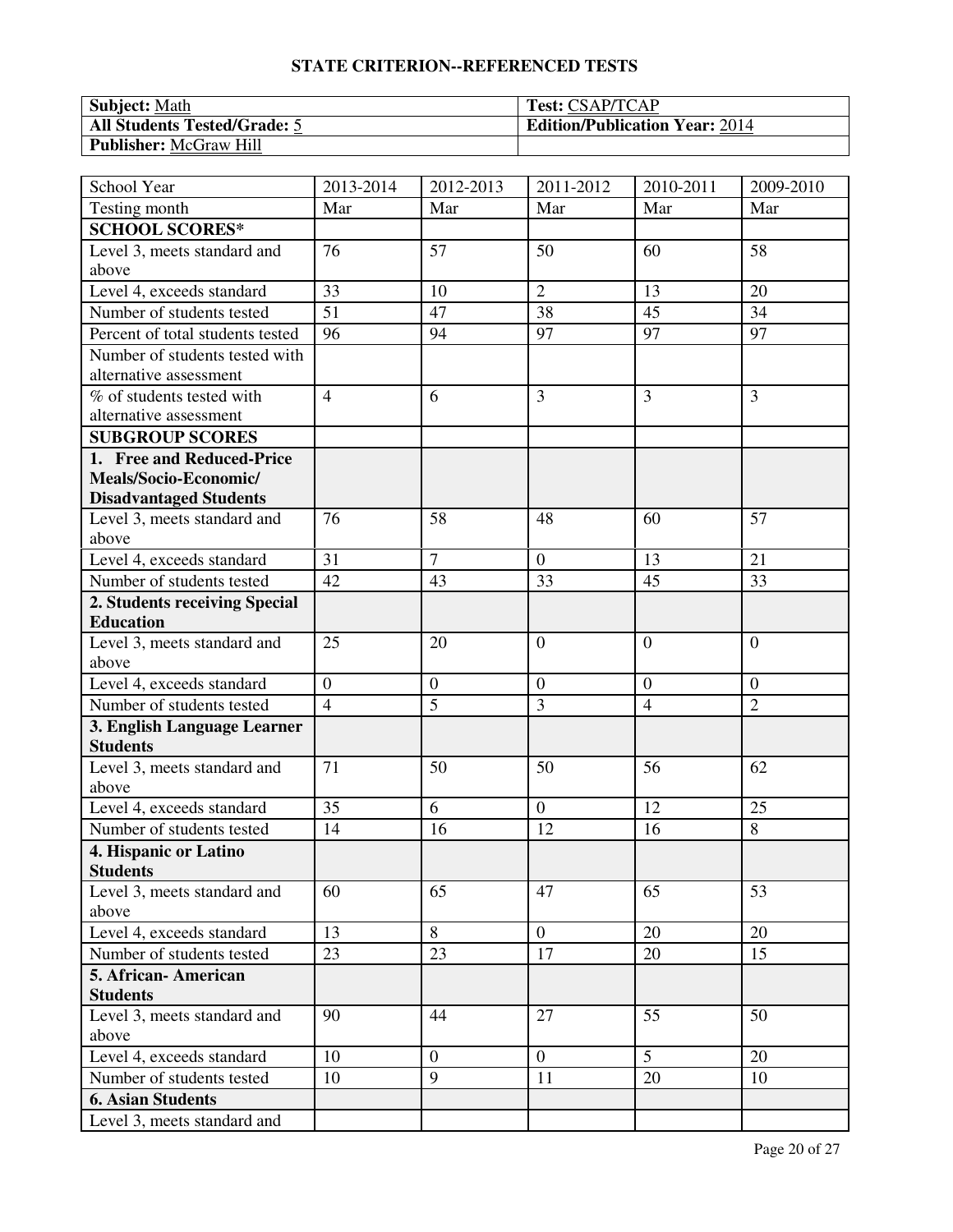| School Year                          | 2013-2014 | 2012-2013 | 2011-2012 | 2010-2011      | 2009-2010 |
|--------------------------------------|-----------|-----------|-----------|----------------|-----------|
| above                                |           |           |           |                |           |
| Level 4, exceeds standard            |           |           |           |                |           |
| Number of students tested            |           |           |           |                |           |
| 7. American Indian or                |           |           |           |                |           |
| <b>Alaska Native Students</b>        |           |           |           |                |           |
| Level 3, meets standard and          |           |           |           |                |           |
| above                                |           |           |           |                |           |
| Level 4, exceeds standard            |           |           |           |                |           |
| Number of students tested            |           |           |           |                |           |
| 8. Native Hawaiian or other          |           |           |           |                |           |
| <b>Pacific Islander Students</b>     |           |           |           |                |           |
| Level 3, meets standard and          |           |           |           |                |           |
| above                                |           |           |           |                |           |
| Level 4, exceeds standard            |           |           |           |                |           |
| Number of students tested            |           |           |           |                |           |
| 9. White Students                    |           |           |           |                |           |
| Level 3, meets standard and          | 85        | 55        | 77        | 60             | 100       |
| above                                |           |           |           |                |           |
| Level 4, exceeds standard            | 64        | 33        | 11        | 20             | 40        |
| Number of students tested            | 14        | 9         | 9         | $\overline{5}$ | 5         |
| 10. Two or More Races                |           |           |           |                |           |
| identified Students                  |           |           |           |                |           |
| Level 3, meets standard and<br>above |           |           |           |                |           |
| Level 4, exceeds standard            |           |           |           |                |           |
| Number of students tested            |           |           |           |                |           |
| 11. Other 1: Other 1                 |           |           |           |                |           |
| Level 3, meets standard and          |           |           |           |                |           |
| above                                |           |           |           |                |           |
| Level 4, exceeds standard            |           |           |           |                |           |
| Number of students tested            |           |           |           |                |           |
| 12. Other 2: Other 2                 |           |           |           |                |           |
| Level 3, meets standard and          |           |           |           |                |           |
| above                                |           |           |           |                |           |
| Level 4, exceeds standard            |           |           |           |                |           |
| Number of students tested            |           |           |           |                |           |
| 13. Other 3: Other 3                 |           |           |           |                |           |
| Level 3, meets standard and          |           |           |           |                |           |
| above                                |           |           |           |                |           |
| Level 4, exceeds standard            |           |           |           |                |           |
| Number of students tested            |           |           |           |                |           |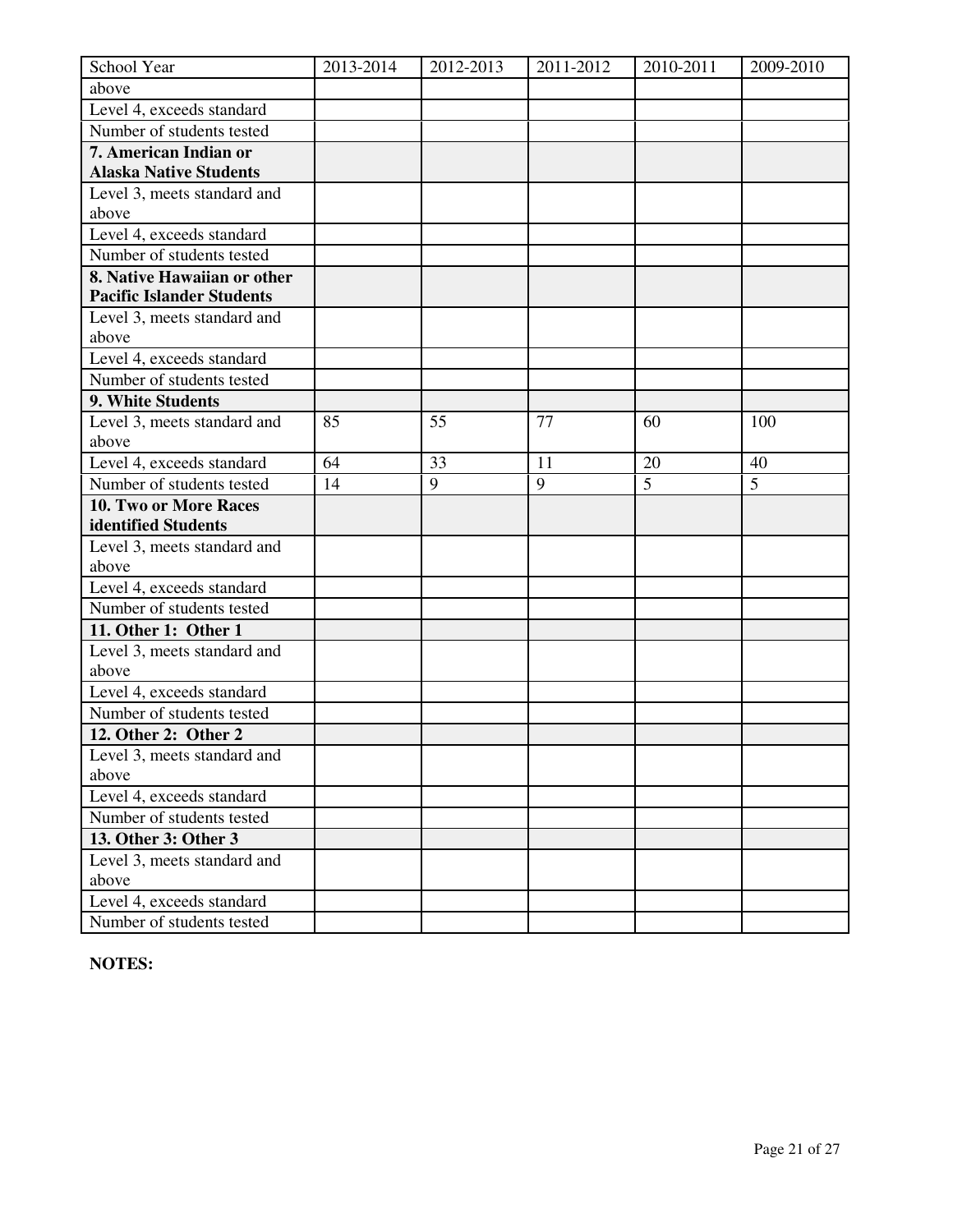| <b>Subject:</b> Reading/ELA         | <b>Test: CSAP/TCAP</b>                |
|-------------------------------------|---------------------------------------|
| <b>All Students Tested/Grade: 3</b> | <b>Edition/Publication Year: 2014</b> |
| <b>Publisher:</b> McGraw Hill       |                                       |

| School Year                          | 2013-2014      | 2012-2013        | 2011-2012      | 2010-2011      | 2009-2010      |
|--------------------------------------|----------------|------------------|----------------|----------------|----------------|
| Testing month                        | Mar            | Mar              | Mar            | Mar            | Mar            |
| <b>SCHOOL SCORES*</b>                |                |                  |                |                |                |
| Level 3, meets standard and          | 92             | 89               | 78             | 56             | 46             |
| above                                |                |                  |                |                |                |
| Level 4, exceeds standard            | 12             | 32               | 11             | $\mathbf{1}$   | $\theta$       |
| Number of students tested            | 82             | 56               | 60             | 58             | 43             |
| Percent of total students tested     | 96             | 94               | 96             | 98             | 95             |
| Number of students tested with       |                |                  |                |                |                |
| alternative assessment               |                |                  |                |                |                |
| % of students tested with            | 64             | 6                | $\overline{4}$ | $\overline{2}$ | 5              |
| alternative assessment               |                |                  |                |                |                |
| <b>SUBGROUP SCORES</b>               |                |                  |                |                |                |
| 1. Free and Reduced-Price            |                |                  |                |                |                |
| Meals/Socio-Economic/                |                |                  |                |                |                |
| <b>Disadvantaged Students</b>        |                |                  |                |                |                |
| Level 3, meets standard and<br>above | 92             | 88               | 77             | 52             | 47             |
| Level 4, exceeds standard            | 11             | 30               | 10             | $\mathbf{1}$   | $\theta$       |
| Number of students tested            | 76             | 52               | 48             | 53             | 42             |
| 2. Students receiving Special        |                |                  |                |                |                |
| <b>Education</b>                     |                |                  |                |                |                |
| Level 3, meets standard and          | 66             | 66               | 44             | $\overline{0}$ | 44             |
| above                                |                |                  |                |                |                |
| Level 4, exceeds standard            | $\mathbf{0}$   | $\boldsymbol{0}$ | 22             | $\overline{0}$ | $\theta$       |
| Number of students tested            | 6              | 3                | 9              | $\overline{4}$ | 9              |
| 3. English Language Learner          |                |                  |                |                |                |
| <b>Students</b>                      |                |                  |                |                |                |
| Level 3, meets standard and          | 91             | 90               | 81             | 52             | 61             |
| above                                |                |                  |                |                |                |
| Level 4, exceeds standard            | $\overline{0}$ | 30               | $\overline{0}$ | $\overline{4}$ | $\overline{0}$ |
| Number of students tested            | 24             | 20               | 16             | 23             | 13             |
| 4. Hispanic or Latino                |                |                  |                |                |                |
| <b>Students</b>                      |                |                  |                |                |                |
| Level 3, meets standard and          | 90             | 92               | 72             | 53             | 43             |
| above                                |                |                  |                |                |                |
| Level 4, exceeds standard            | $\overline{3}$ | 32               | $\overline{3}$ | $\overline{0}$ | $\overline{0}$ |
| Number of students tested            | 33             | 28               | 29             | 30             | 23             |
| 5. African-American                  |                |                  |                |                |                |
| <b>Students</b>                      |                |                  |                |                |                |
| Level 3, meets standard and          | 94             | 93               | 83             | 61             | 25             |
| above<br>Level 4, exceeds standard   | 11             | 26               | 8              | $\overline{7}$ | $\overline{0}$ |
|                                      |                | 15               | 12             |                | 8              |
| Number of students tested            | 18             |                  |                | 13             |                |
| <b>6. Asian Students</b>             |                |                  |                |                |                |
| Level 3, meets standard and          |                |                  |                |                |                |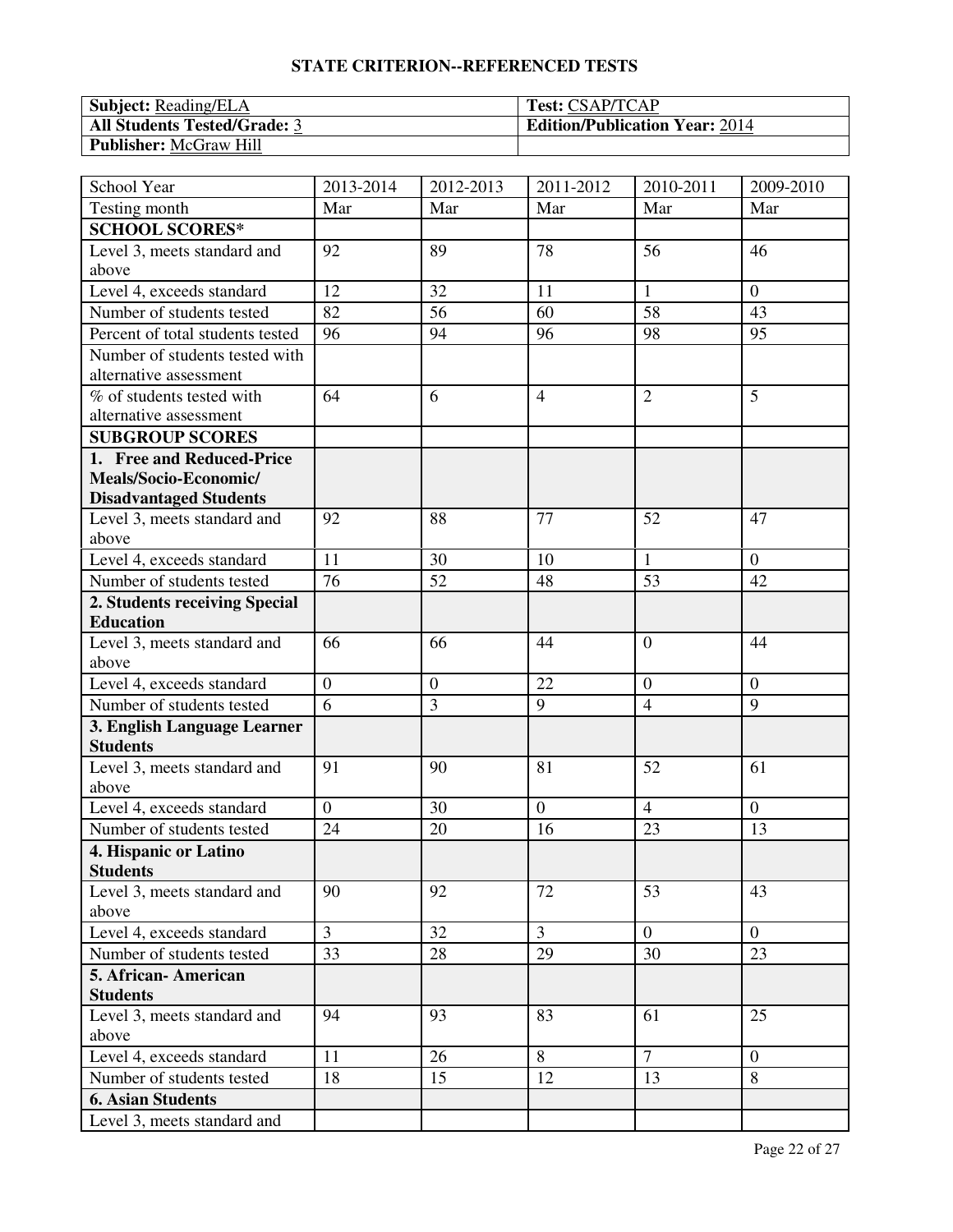| School Year                          | 2013-2014 | 2012-2013 | 2011-2012 | 2010-2011      | 2009-2010      |
|--------------------------------------|-----------|-----------|-----------|----------------|----------------|
| above                                |           |           |           |                |                |
| Level 4, exceeds standard            |           |           |           |                |                |
| Number of students tested            |           |           |           |                |                |
| 7. American Indian or                |           |           |           |                |                |
| <b>Alaska Native Students</b>        |           |           |           |                |                |
| Level 3, meets standard and          |           |           |           |                |                |
| above                                |           |           |           |                |                |
| Level 4, exceeds standard            |           |           |           |                |                |
| Number of students tested            |           |           |           |                |                |
| 8. Native Hawaiian or other          |           |           |           |                |                |
| <b>Pacific Islander Students</b>     |           |           |           |                |                |
| Level 3, meets standard and          |           |           |           |                |                |
| above                                |           |           |           |                |                |
| Level 4, exceeds standard            |           |           |           |                |                |
| Number of students tested            |           |           |           |                |                |
| 9. White Students                    |           |           |           |                |                |
| Level 3, meets standard and          | 95        | 75        | 82        | 55             | 55             |
| above                                |           |           |           |                |                |
| Level 4, exceeds standard            | 23        | 25        | 29        | $\overline{0}$ | $\overline{0}$ |
| Number of students tested            | 21        | 8         | 17        | 9              | 9              |
| 10. Two or More Races                |           |           |           |                |                |
| identified Students                  |           |           |           |                |                |
| Level 3, meets standard and<br>above |           |           |           |                |                |
| Level 4, exceeds standard            |           |           |           |                |                |
| Number of students tested            |           |           |           |                |                |
| 11. Other 1: Other 1                 |           |           |           |                |                |
| Level 3, meets standard and          |           |           |           |                |                |
| above                                |           |           |           |                |                |
| Level 4, exceeds standard            |           |           |           |                |                |
| Number of students tested            |           |           |           |                |                |
| 12. Other 2: Other 2                 |           |           |           |                |                |
| Level 3, meets standard and          |           |           |           |                |                |
| above                                |           |           |           |                |                |
| Level 4, exceeds standard            |           |           |           |                |                |
| Number of students tested            |           |           |           |                |                |
| 13. Other 3: Other 3                 |           |           |           |                |                |
| Level 3, meets standard and          |           |           |           |                |                |
| above                                |           |           |           |                |                |
| Level 4, exceeds standard            |           |           |           |                |                |
| Number of students tested            |           |           |           |                |                |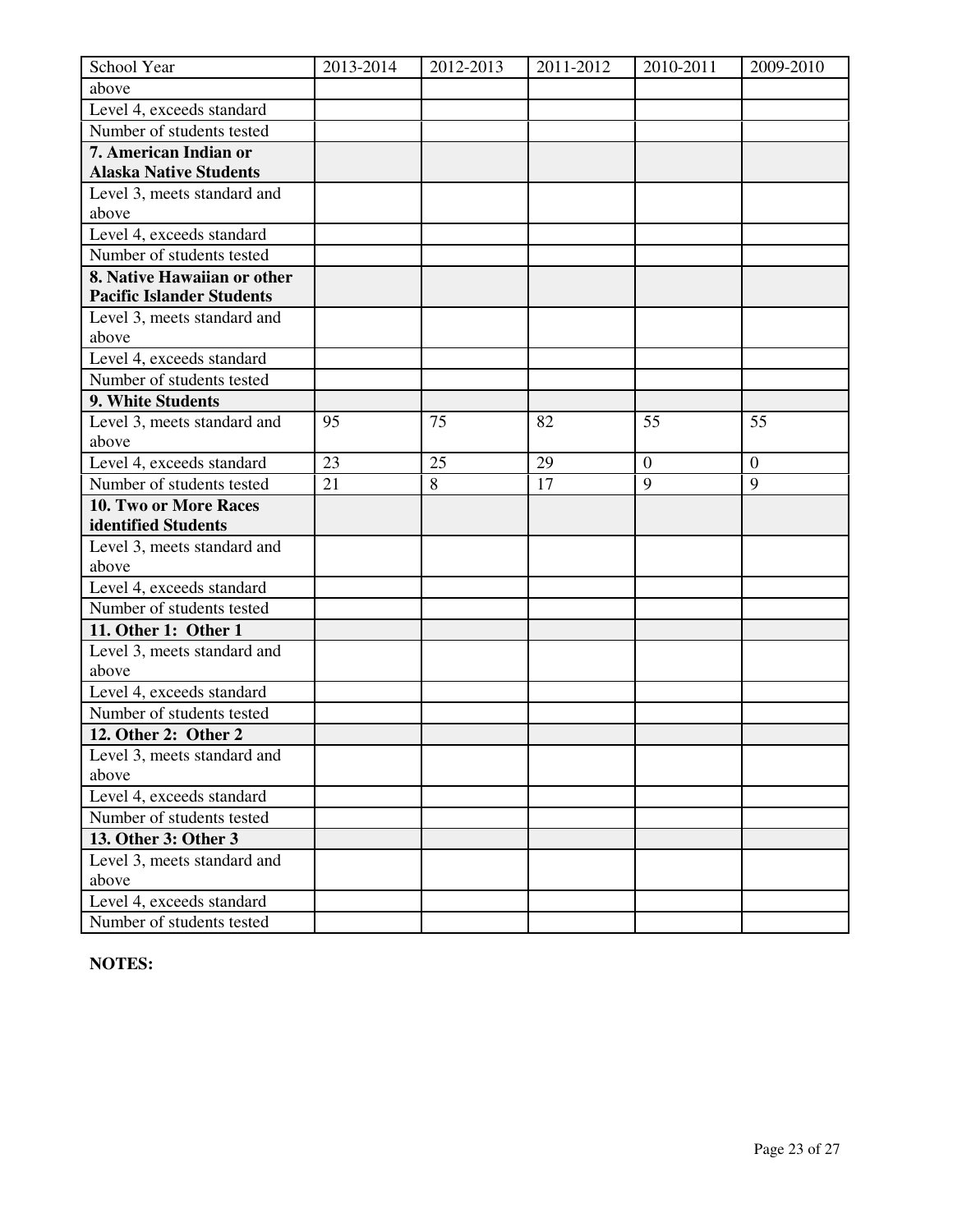| <b>Subject:</b> Reading/ELA         | <b>Test: CSAP/TCAP</b>                |
|-------------------------------------|---------------------------------------|
| <b>All Students Tested/Grade: 4</b> | <b>Edition/Publication Year: 2014</b> |
| <b>Publisher:</b> McGraw Hill       |                                       |

| School Year                          | 2013-2014      | 2012-2013      | 2011-2012      | 2010-2011      | 2009-2010      |
|--------------------------------------|----------------|----------------|----------------|----------------|----------------|
| Testing month                        | Mar            | Mar            | Mar            | Mar            | Mar            |
| <b>SCHOOL SCORES*</b>                |                |                |                |                |                |
| Level 3, meets standard and          | 90             | 84             | 57             | 47             | 46             |
| above                                |                |                |                |                |                |
| Level 4, exceeds standard            | $\overline{0}$ | 10             | $\theta$       | $\overline{0}$ | $\theta$       |
| Number of students tested            | 53             | 57             | 57             | 46             | 56             |
| Percent of total students tested     | 94             | 95             | 96             | 97             | 98             |
| Number of students tested with       |                |                |                |                |                |
| alternative assessment               |                |                |                |                |                |
| % of students tested with            | 6              | 5              | $\overline{4}$ | $\overline{3}$ | $\overline{2}$ |
| alternative assessment               |                |                |                |                |                |
| <b>SUBGROUP SCORES</b>               |                |                |                |                |                |
| 1. Free and Reduced-Price            |                |                |                |                |                |
| Meals/Socio-Economic/                |                |                |                |                |                |
| <b>Disadvantaged Students</b>        |                |                |                |                |                |
| Level 3, meets standard and<br>above | 90             | 84             | 56             | 45             | 46             |
| Level 4, exceeds standard            | $\overline{0}$ | 8              | $\overline{0}$ | $\overline{0}$ | $\theta$       |
| Number of students tested            | 50             | 50             | 53             | 44             | 54             |
| 2. Students receiving Special        |                |                |                |                |                |
| <b>Education</b>                     |                |                |                |                |                |
| Level 3, meets standard and          | 60             | 50             | $\overline{0}$ | $\overline{0}$ | 33             |
| above                                |                |                |                |                |                |
| Level 4, exceeds standard            | $\mathbf{0}$   | 10             | $\mathbf{0}$   | $\overline{0}$ | $\theta$       |
| Number of students tested            | 5              | 10             | 3              | 6              | 3              |
| 3. English Language Learner          |                |                |                |                |                |
| <b>Students</b>                      |                |                |                |                |                |
| Level 3, meets standard and          | 94             | 85             | 60             | 53             | 47             |
| above                                |                |                |                |                |                |
| Level 4, exceeds standard            | $\overline{0}$ | $\overline{0}$ | $\overline{0}$ | $\overline{0}$ | $\overline{0}$ |
| Number of students tested            | 19             | 14             | 23             | 13             | 17             |
| 4. Hispanic or Latino                |                |                |                |                |                |
| <b>Students</b>                      |                |                |                |                |                |
| Level 3, meets standard and          | 96             | 77             | 62             | 45             | 50             |
| above                                |                |                |                |                |                |
| Level 4, exceeds standard            | $\overline{0}$ | $\overline{4}$ | $\overline{0}$ | $\overline{0}$ | $\overline{0}$ |
| Number of students tested            | 27             | 22             | 32             | 20             | 22             |
| 5. African-American                  |                |                |                |                |                |
| <b>Students</b>                      |                |                |                |                |                |
| Level 3, meets standard and          | 81             | 82             | 36             | 15             | 42             |
| above                                |                |                |                |                |                |
| Level 4, exceeds standard            | $\overline{0}$ | 5              | $\overline{0}$ | $\overline{0}$ | $\overline{0}$ |
| Number of students tested            | 11             | 17             | 11             | 13             | 26             |
| <b>6. Asian Students</b>             |                |                |                |                |                |
| Level 3, meets standard and          |                |                |                |                |                |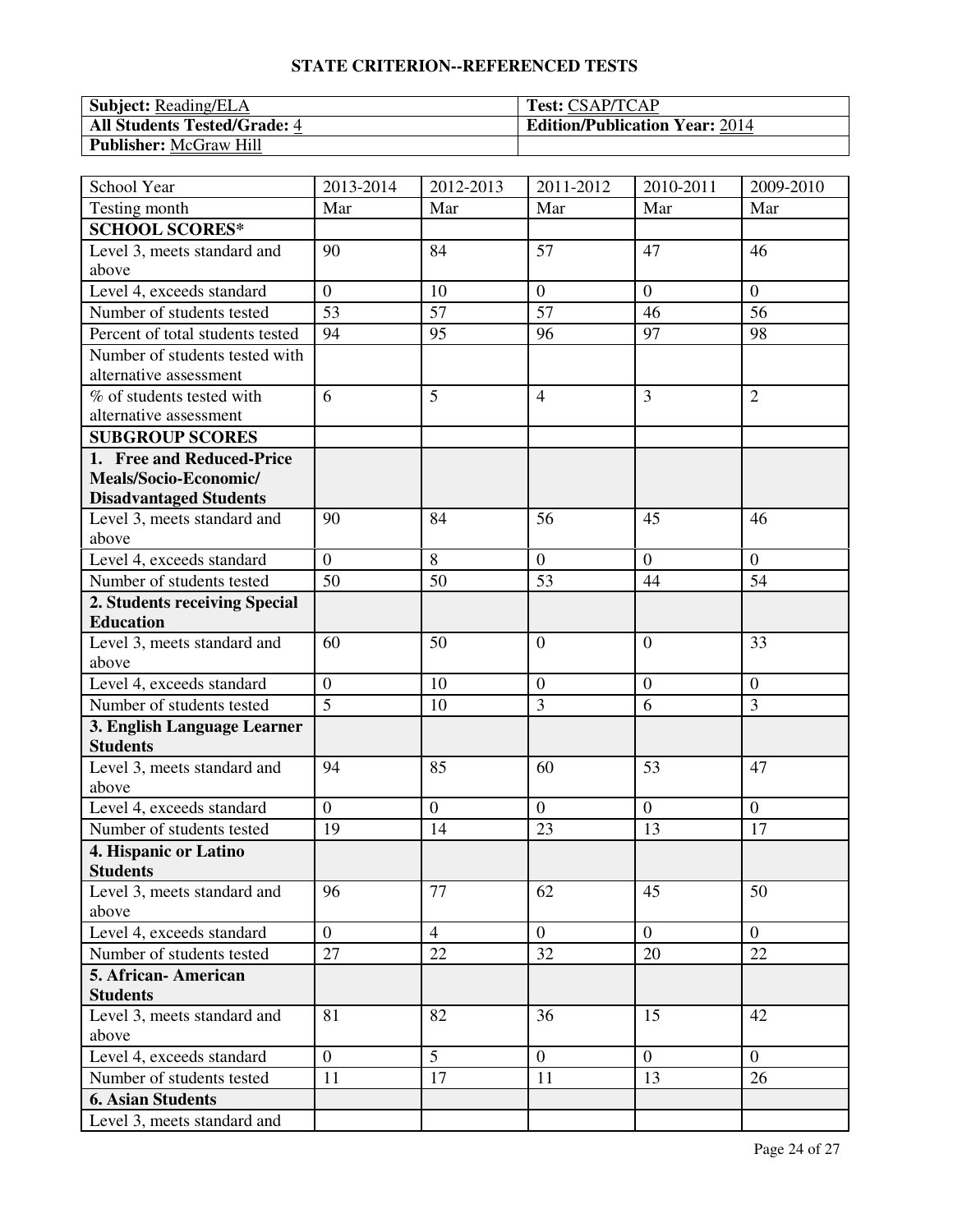| School Year                          | 2013-2014      | 2012-2013 | 2011-2012        | 2010-2011    | 2009-2010      |
|--------------------------------------|----------------|-----------|------------------|--------------|----------------|
| above                                |                |           |                  |              |                |
| Level 4, exceeds standard            |                |           |                  |              |                |
| Number of students tested            |                |           |                  |              |                |
| 7. American Indian or                |                |           |                  |              |                |
| <b>Alaska Native Students</b>        |                |           |                  |              |                |
| Level 3, meets standard and          |                |           |                  |              |                |
| above                                |                |           |                  |              |                |
| Level 4, exceeds standard            |                |           |                  |              |                |
| Number of students tested            |                |           |                  |              |                |
| 8. Native Hawaiian or other          |                |           |                  |              |                |
| <b>Pacific Islander Students</b>     |                |           |                  |              |                |
| Level 3, meets standard and          |                |           |                  |              |                |
| above                                |                |           |                  |              |                |
| Level 4, exceeds standard            |                |           |                  |              |                |
| Number of students tested            |                |           |                  |              |                |
| 9. White Students                    |                |           |                  |              |                |
| Level 3, meets standard and          | 81             | 92        | 66               | 90           | 57             |
| above                                |                |           |                  |              |                |
| Level 4, exceeds standard            | $\overline{0}$ | 21        | $\boldsymbol{0}$ | $\mathbf{0}$ | $\overline{0}$ |
| Number of students tested            | 11             | 14        | $\overline{6}$   | 10           | $\overline{7}$ |
| 10. Two or More Races                |                |           |                  |              |                |
| identified Students                  |                |           |                  |              |                |
| Level 3, meets standard and          |                |           |                  |              |                |
| above                                |                |           |                  |              |                |
| Level 4, exceeds standard            |                |           |                  |              |                |
| Number of students tested            |                |           |                  |              |                |
| 11. Other 1: Other 1                 |                |           |                  |              |                |
| Level 3, meets standard and<br>above |                |           |                  |              |                |
| Level 4, exceeds standard            |                |           |                  |              |                |
| Number of students tested            |                |           |                  |              |                |
| 12. Other 2: Other 2                 |                |           |                  |              |                |
| Level 3, meets standard and          |                |           |                  |              |                |
| above                                |                |           |                  |              |                |
| Level 4, exceeds standard            |                |           |                  |              |                |
| Number of students tested            |                |           |                  |              |                |
| 13. Other 3: Other 3                 |                |           |                  |              |                |
| Level 3, meets standard and          |                |           |                  |              |                |
| above                                |                |           |                  |              |                |
| Level 4, exceeds standard            |                |           |                  |              |                |
| Number of students tested            |                |           |                  |              |                |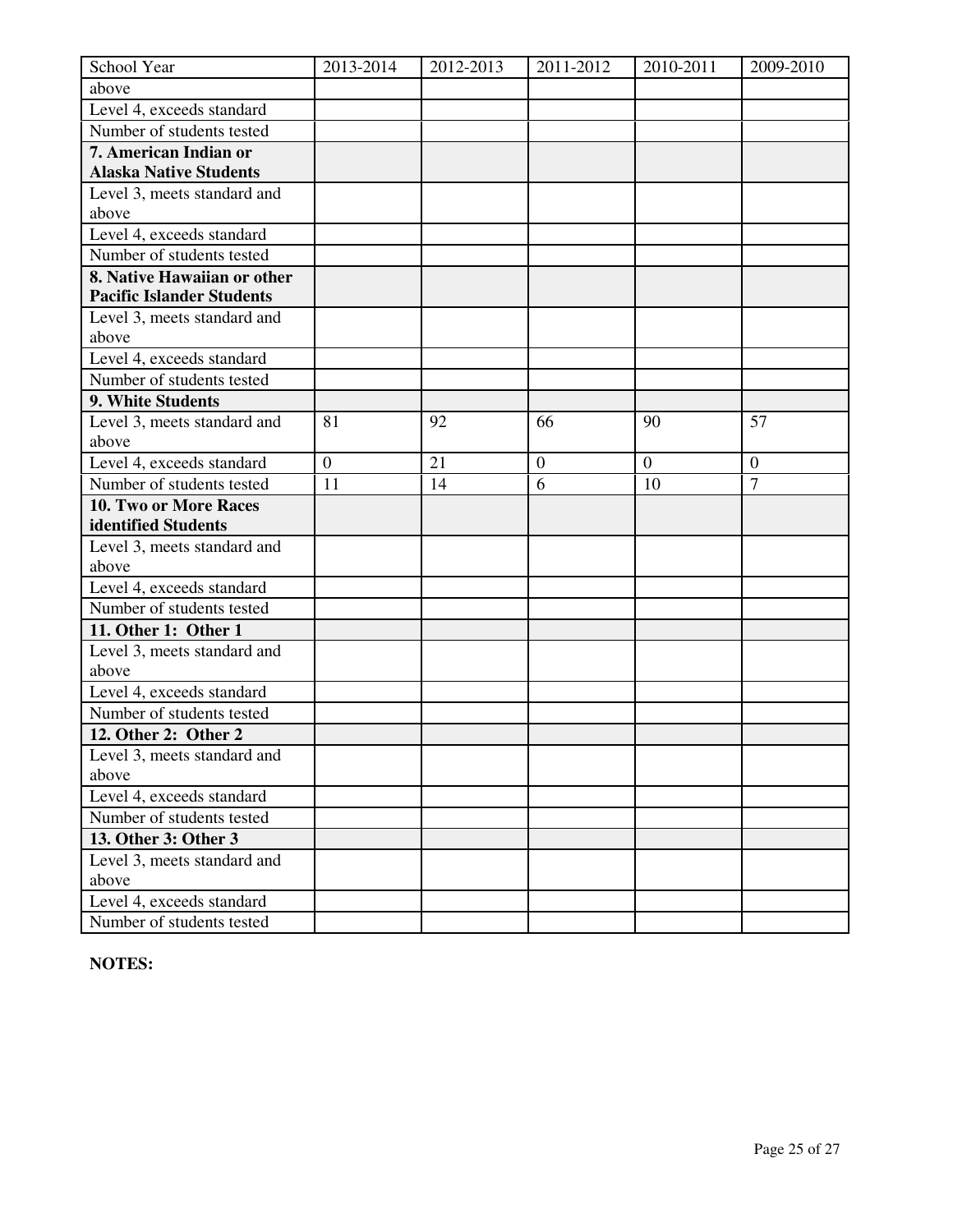| <b>Subject:</b> Reading/ELA         | <b>Test: CSAP/TCAP</b>                |
|-------------------------------------|---------------------------------------|
| <b>All Students Tested/Grade: 5</b> | <b>Edition/Publication Year: 2014</b> |
| <b>Publisher:</b> McGraw Hill       |                                       |

| School Year                          | 2013-2014      | 2012-2013        | 2011-2012      | 2010-2011      | 2009-2010      |
|--------------------------------------|----------------|------------------|----------------|----------------|----------------|
| Testing month                        | Mar            | Mar              | Mar            | Mar            | Mar            |
| <b>SCHOOL SCORES*</b>                |                |                  |                |                |                |
| Level 3, meets standard and          | 58             | 70               | 47             | 60             | 51             |
| above                                |                |                  |                |                |                |
| Level 4, exceeds standard            | 5              | $\overline{0}$   | $\overline{2}$ | $\overline{2}$ | $\overline{0}$ |
| Number of students tested            | 51             | 47               | 38             | 45             | 33             |
| Percent of total students tested     | 96             | 94               | 97             | 97             | 97             |
| Number of students tested with       |                |                  |                |                |                |
| alternative assessment               |                |                  |                |                |                |
| % of students tested with            | $\overline{4}$ | 6                | $\overline{3}$ | $\overline{3}$ | $\overline{3}$ |
| alternative assessment               |                |                  |                |                |                |
| <b>SUBGROUP SCORES</b>               |                |                  |                |                |                |
| 1. Free and Reduced-Price            |                |                  |                |                |                |
| Meals/Socio-Economic/                |                |                  |                |                |                |
| <b>Disadvantaged Students</b>        |                |                  |                |                |                |
| Level 3, meets standard and<br>above | 54             | 69               | 48             | 60             | 50             |
| Level 4, exceeds standard            | $\overline{2}$ | $\boldsymbol{0}$ | 3              | $\overline{2}$ | $\theta$       |
| Number of students tested            | 42             | 43               | 33             | 45             | 32             |
| 2. Students receiving Special        |                |                  |                |                |                |
| <b>Education</b>                     |                |                  |                |                |                |
| Level 3, meets standard and          | $\overline{0}$ | 20               | $\overline{0}$ | $\overline{0}$ | $\theta$       |
| above                                |                |                  |                |                |                |
| Level 4, exceeds standard            | $\overline{0}$ | $\overline{0}$   | $\overline{0}$ | $\overline{0}$ | $\theta$       |
| Number of students tested            | $\overline{4}$ | 5                | $\overline{3}$ | $\overline{4}$ | $\overline{2}$ |
| 3. English Language Learner          |                |                  |                |                |                |
| <b>Students</b>                      |                |                  |                |                |                |
| Level 3, meets standard and          | 57             | 81               | 46             | 56             | 37             |
| above                                |                |                  |                |                |                |
| Level 4, exceeds standard            | $\overline{0}$ | $\overline{0}$   | $\overline{0}$ | $\overline{0}$ | $\Omega$       |
| Number of students tested            | 14             | 16               | 12             | 16             | 8              |
| 4. Hispanic or Latino                |                |                  |                |                |                |
| <b>Students</b>                      |                |                  |                |                |                |
| Level 3, meets standard and          | 39             | 73               | 47             | 60             | 33             |
| above                                |                |                  |                |                |                |
| Level 4, exceeds standard            | $\overline{0}$ | $\overline{0}$   | $\mathbf{0}$   | $\overline{0}$ | $\mathbf{0}$   |
| Number of students tested            | 23             | 23               | 17             | 20             | 15             |
| 5. African-American                  |                |                  |                |                |                |
| <b>Students</b>                      |                |                  |                |                |                |
| Level 3, meets standard and<br>above | 60             | 55               | $\overline{0}$ | 55             | 60             |
| Level 4, exceeds standard            | 10             | $\boldsymbol{0}$ | $\mathbf{0}$   | $\overline{0}$ | $\overline{0}$ |
| Number of students tested            | 10             | 9                | 11             | 20             | 10             |
|                                      |                |                  |                |                |                |
| <b>6. Asian Students</b>             |                |                  |                |                |                |
| Level 3, meets standard and          |                |                  |                |                |                |